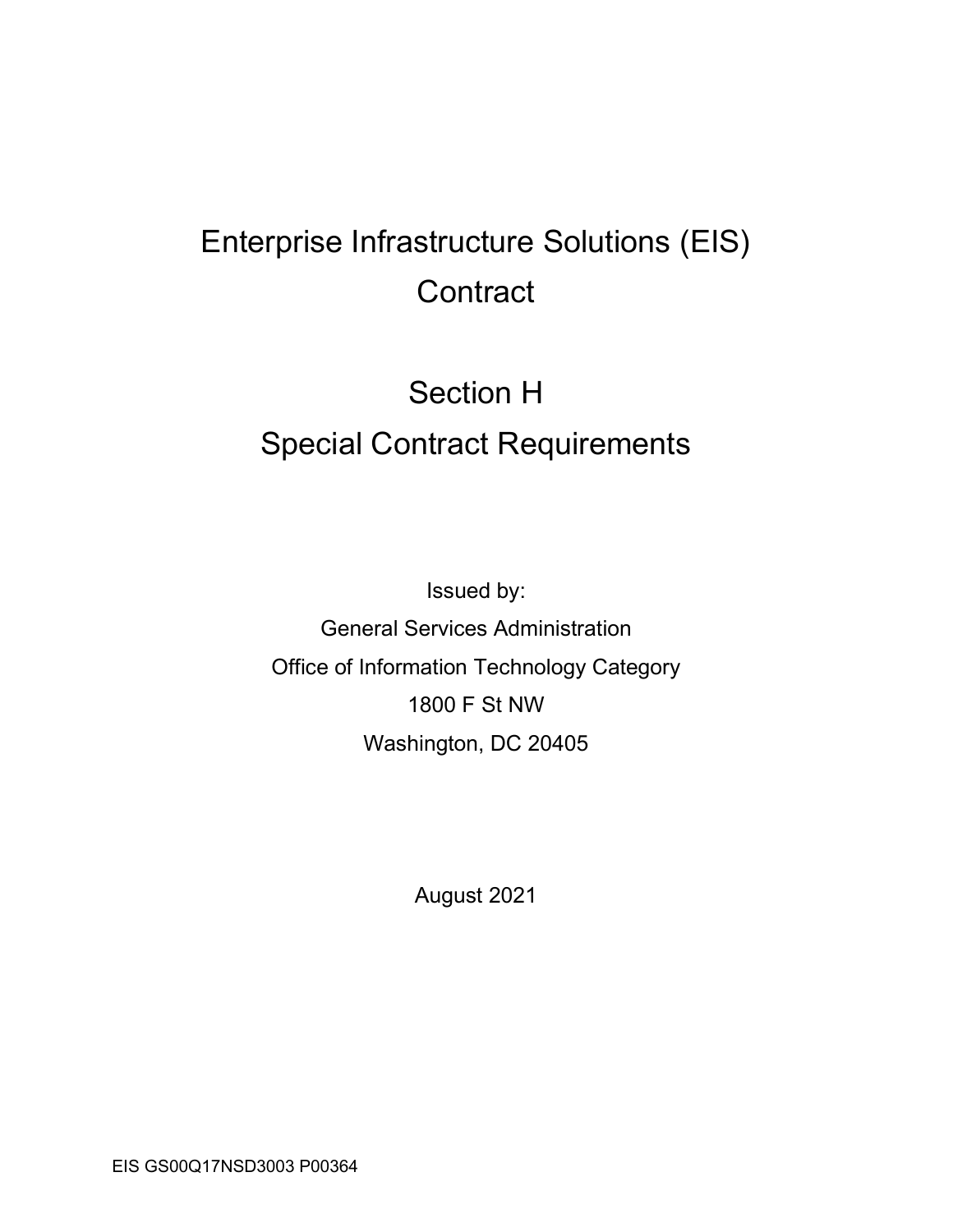

#### **Table of Contents**

| H.1    |  |                                                              |  |  |  |  |
|--------|--|--------------------------------------------------------------|--|--|--|--|
| H.2    |  |                                                              |  |  |  |  |
| H.3    |  |                                                              |  |  |  |  |
| H.4    |  | Minimum Revenue Guarantee and Maximum Contract Limitation  1 |  |  |  |  |
| H.5    |  |                                                              |  |  |  |  |
| H.6    |  |                                                              |  |  |  |  |
| H.7    |  |                                                              |  |  |  |  |
| H.7.1  |  |                                                              |  |  |  |  |
| H.7.2  |  |                                                              |  |  |  |  |
| H.7.3  |  |                                                              |  |  |  |  |
| H.7.4  |  |                                                              |  |  |  |  |
| H.7.5  |  |                                                              |  |  |  |  |
| H.7.6  |  |                                                              |  |  |  |  |
| H.8    |  |                                                              |  |  |  |  |
| H.9    |  |                                                              |  |  |  |  |
| H.10   |  |                                                              |  |  |  |  |
| H.10.1 |  |                                                              |  |  |  |  |
| H.10.2 |  | Substitutions and Additions of Contractor Key Personnel 9    |  |  |  |  |
| H.10.3 |  |                                                              |  |  |  |  |
| H.11   |  |                                                              |  |  |  |  |
|        |  |                                                              |  |  |  |  |
| H.13   |  |                                                              |  |  |  |  |
| H.14   |  |                                                              |  |  |  |  |
| H.15   |  |                                                              |  |  |  |  |
| H.16   |  |                                                              |  |  |  |  |
| H.17   |  |                                                              |  |  |  |  |
| H.18   |  |                                                              |  |  |  |  |
| H.19   |  |                                                              |  |  |  |  |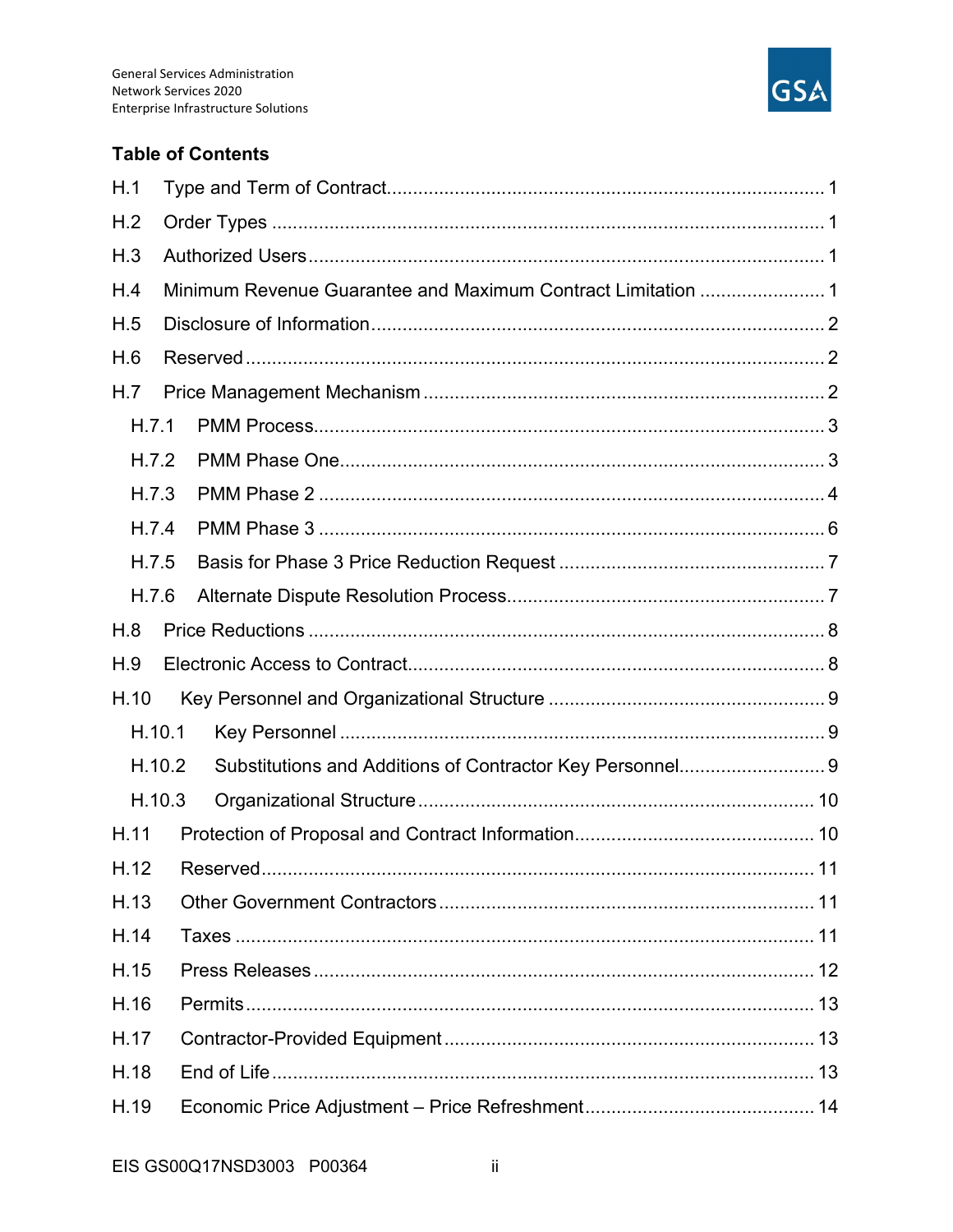

| H.20   | Hosting and Management of Government-Furnished Property (GFP)  18 |  |  |  |  |
|--------|-------------------------------------------------------------------|--|--|--|--|
| H.21   |                                                                   |  |  |  |  |
| H.22   |                                                                   |  |  |  |  |
| H.23   |                                                                   |  |  |  |  |
| H.24   |                                                                   |  |  |  |  |
| H.25   |                                                                   |  |  |  |  |
| H.25.1 |                                                                   |  |  |  |  |
| H.26   |                                                                   |  |  |  |  |
| H.27   |                                                                   |  |  |  |  |
| H.28   |                                                                   |  |  |  |  |
| H.29   |                                                                   |  |  |  |  |
| H.29.1 |                                                                   |  |  |  |  |
| H.30   |                                                                   |  |  |  |  |
| H.31   |                                                                   |  |  |  |  |
| H.32   |                                                                   |  |  |  |  |
| H.33   |                                                                   |  |  |  |  |
| H.34   |                                                                   |  |  |  |  |
| H.35   |                                                                   |  |  |  |  |
| H.36   |                                                                   |  |  |  |  |
| H.37   |                                                                   |  |  |  |  |
| H.38   |                                                                   |  |  |  |  |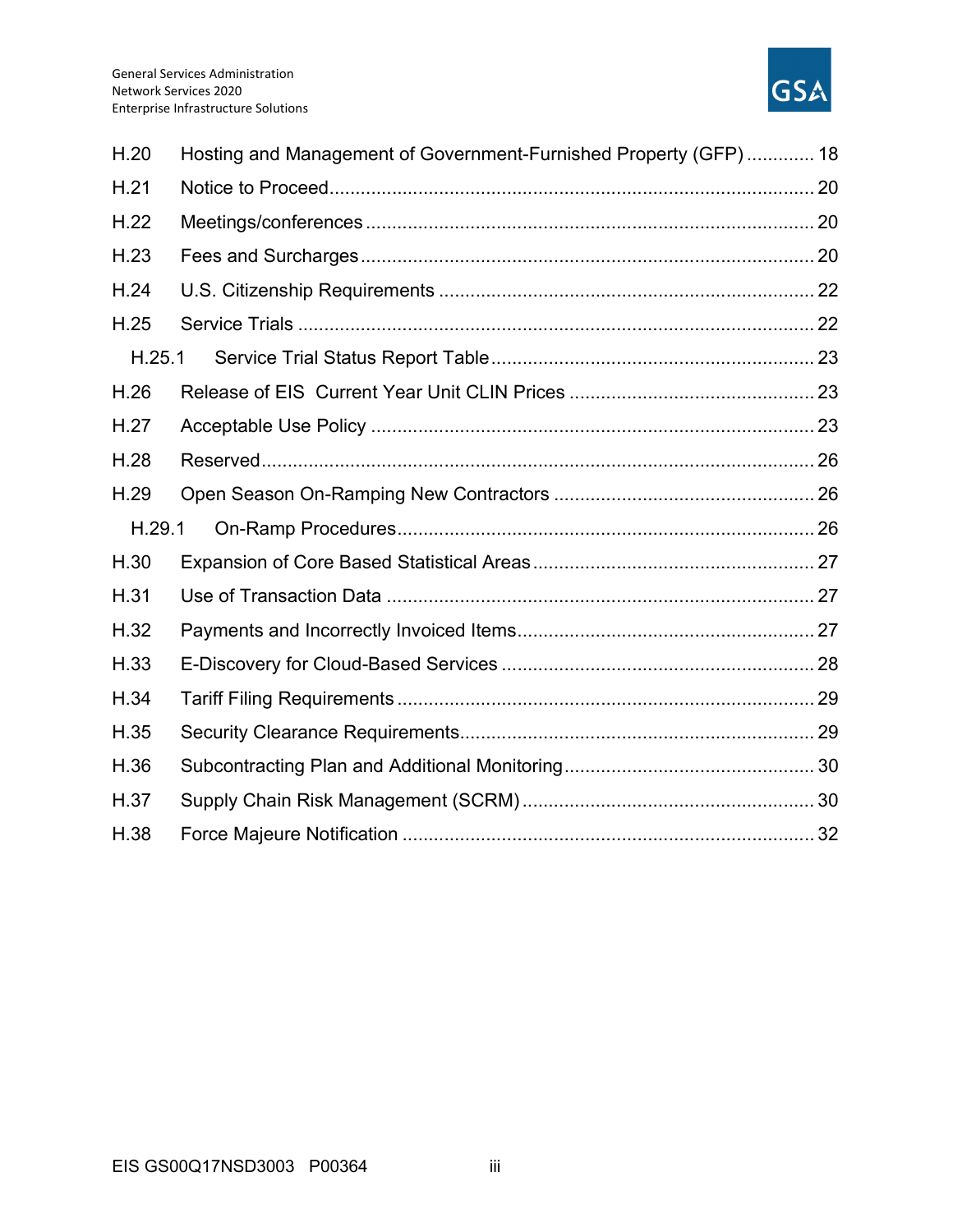

# H.1 Type and Term of Contract

This contract is an indefinite delivery, indefinite quantity, fixed price and time and materials contract with a form of economic price adjustment.

The term of this contract will be five years from the effective date of award with two (2) five-year government options to extend. The total term of the contract will not exceed 15 years and 9 months.

# H.2 Order Types

As defined in FAR Part 16, Type of Contracts, all types of Fixed-Price and Time and Materials (T&M) are permissible for orders under the contract.

Indefinite Delivery, Indefinite Quantity, Blanket Purchase Agreements, and Letter Contracts are not permissible order types under the contract.

Orders may be multi-year and/or include options as defined in FAR Part 17 and agencyspecific FAR Part 17 supplements.

# H.3 Authorized Users

- a) This contract is for the use of all Federal agencies; authorized Federal contractors; agency-sponsored universities and laboratories; and when authorized by law or regulation, state, local, and tribal governments, and other organizations. All organizations listed in General Services Administration (GSA) Order OGP 4800.2I (as updated) are eligible
- b) The government has the right to add authorized users as defined in paragraph a) at any time during the term of this contract up to the limits specified in Section H.4 - MINIMUM REVENUE GUARANTEE AND MAXIMUM CONTRACT LIMITATION.
- c) The government is not obligated nor required to use this contract to satisfy its requirements for the services described.

# H.4 Minimum Revenue Guarantee and Maximum Contract Limitation

- a) The minimum revenue for the EIS program is \$75 million per awardee.
- b) The maximum all-inclusive funding ceiling for this and any other contracts awarded as a result of RFP #QTA0015THA3003 is \$50 billion.
- c) After award, the government will not manage or assign traffic or service to maintain a predetermined revenue share to the contracts, if there are multiple awardees.
- d) The government, at the government's option, may satisfy the Minimum Revenue Guarantee by using and paying for the contractor's services provided under the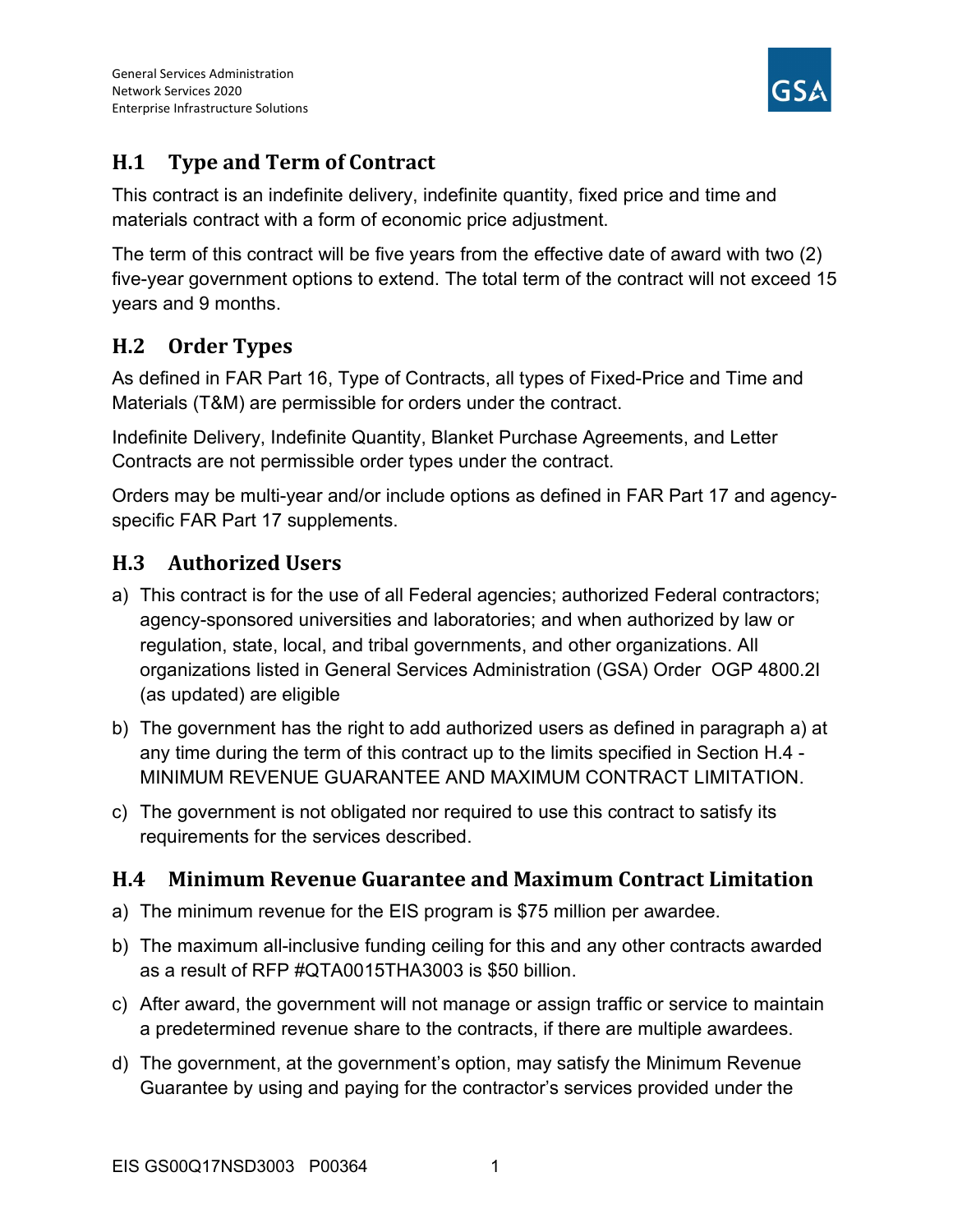

contract or by direct payment(s) to the contractor, or by any combination of use and payment of the contractor's services and direct payment(s) to the contractor.

# H.5 Disclosure of Information

- a) Any government information made available to the contractor shall be used only for the purpose of carrying out the provisions of this contract and shall not be divulged or made known in any manner to any person except as may be necessary in the performance of the contract.
- b) In performance of this contract, the contractor agrees to assume responsibility for protecting the confidentiality of government records and for ensuring that all work is performed under the supervision of the contractor.
- c) Each officer or employee of the contractor, its subcontractors and agents, to whom information may be made available or disclosed shall be notified in writing by the contractor that information disclosed to such officer or employee shall be used only for a purpose and to the extent authorized herein. Use of such information for a purpose or to an extent unauthorized herein may subject the offender to criminal sanctions imposed by 18 U.S.C. 641. The law provides, in pertinent part, that whoever knowingly converts to their use or the use of another, or without authority sells, conveys, or disposes of any record of the United States or whoever receives the same with intent to convert it to their use or gain, knowing it to have been converted, shall be guilty of a crime punishable by a fine of up to \$10,000, or imprisonment up to ten years, or both.

## H.6 Reserved

Reserved

## H.7 Price Management Mechanism

The Price Management Mechanism (PMM) ensures that EIS prices remain at or below the best commercial prices in the industry for large commercial and government customers. The purpose of this clause is to describe the overall process to be followed to achieve this result.

All services on the contract are subject to the PMM.

For a given service, the government may implement the PMM process any time it deems there is a divergence between the EIS pricing and comparable commercial and government prices. However, the PMM will not be implemented more than twice for a given service in any given 5-year contract period for a maximum of six times during the planned 15-year life of this contract. The first PMM implementation will not take place until at least 12 months after contract award.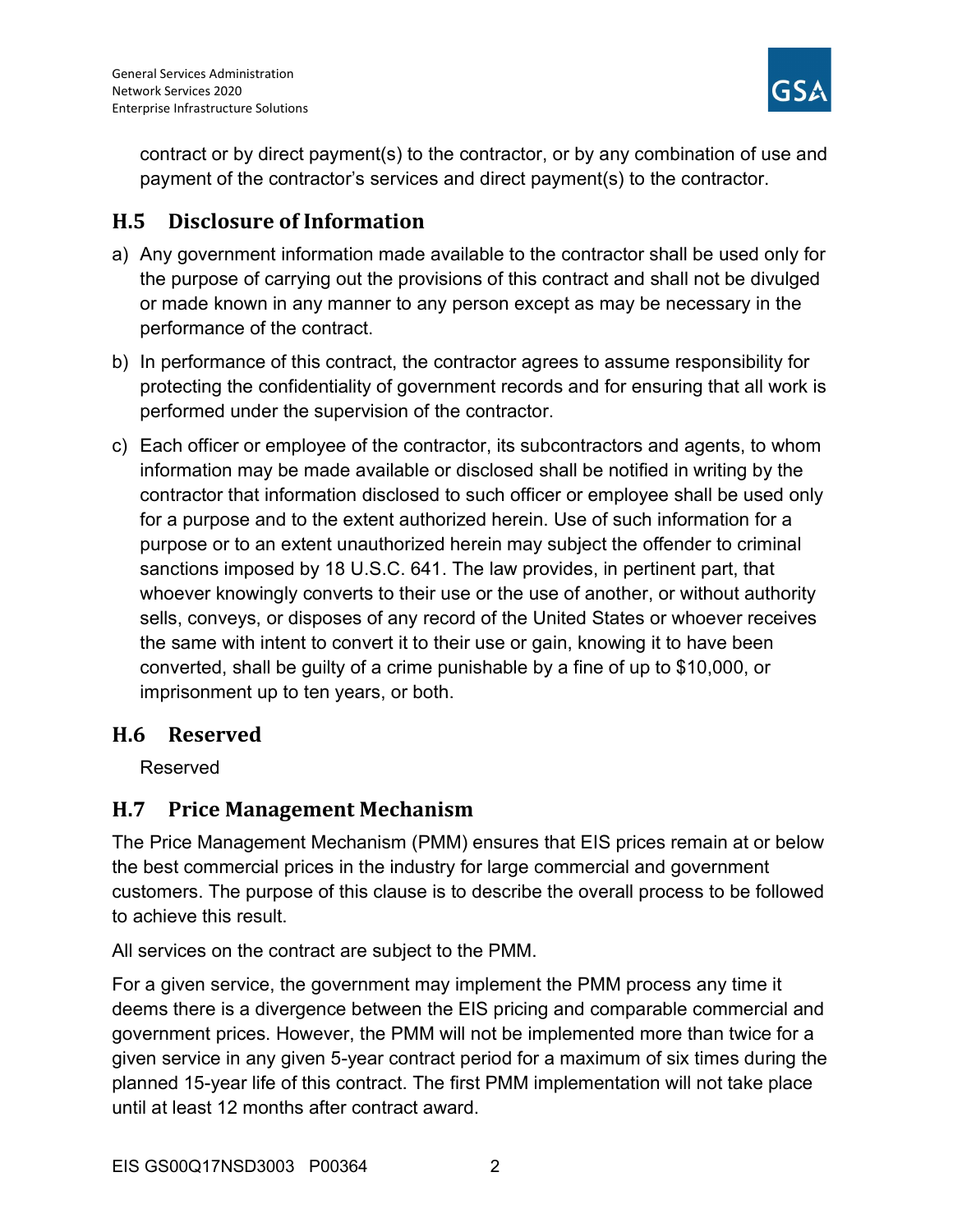

## H.7.1 PMM Process

After contract award, the government will continuously use available information to compare contractor EIS prices with competitive prices offered to commercial and government users. Comparison prices will be acquired from (1) the commercial websites of EIS contractors, (2) Federal and State tariffs, (3) other government contracts including the Multiple Award Schedules, (4) publicly available price-change indices, and/or (5) any other sources determined by the government to be relevant for price comparison purposes. If the government determines that contractor prices are not consistent with the comparison prices, or if the government has insufficient information to make a price comparison, the government at its sole discretion will select specific services for PMM analysis. The government will then proceed to Phase One of the PMM process. There is no requirement for the government to share its analyses with the contractor or provide a justification for its determination to proceed to Phase One.

## H.7.2 PMM Phase One

In Phase One, the government will identify those services that it has determined should be reduced in price, and will provide a detailed request for a specific price reduction approach from the contractor for each service identified.

The contractor shall respond in writing to the government request within 60 days. The response shall include one of the three following responses:

- 1. Agreement that the requested price reduction is warranted, along with a proposed approach to realizing the requested reduction based on specific price reductions for specific services and CLINs.
- 2. Agreement that some price reduction is warranted, along with a counter-proposal for reduction and a detailed approach to realizing the proposed reduction based on specific price reductions for specific services and CLINs.
- 3. Disagreement that any price reduction is warranted along with documented justification for this position.

If option one or two is selected, the government will verify the details of the proposal. If the proposal is satisfactory, the PMM process is concluded.

If not, then the government will provide the basis for its position regarding the insufficiencies of the proposal. Discussions shall continue in good faith until either (1) the parties agree, at which point the PMM is concluded, or (2) the parties continue to disagree. If the parties cannot agree on a satisfactory adjustment process, then the process shall proceed to Phase 2.

If option 3 is selected then the process shall continue to Phase 2.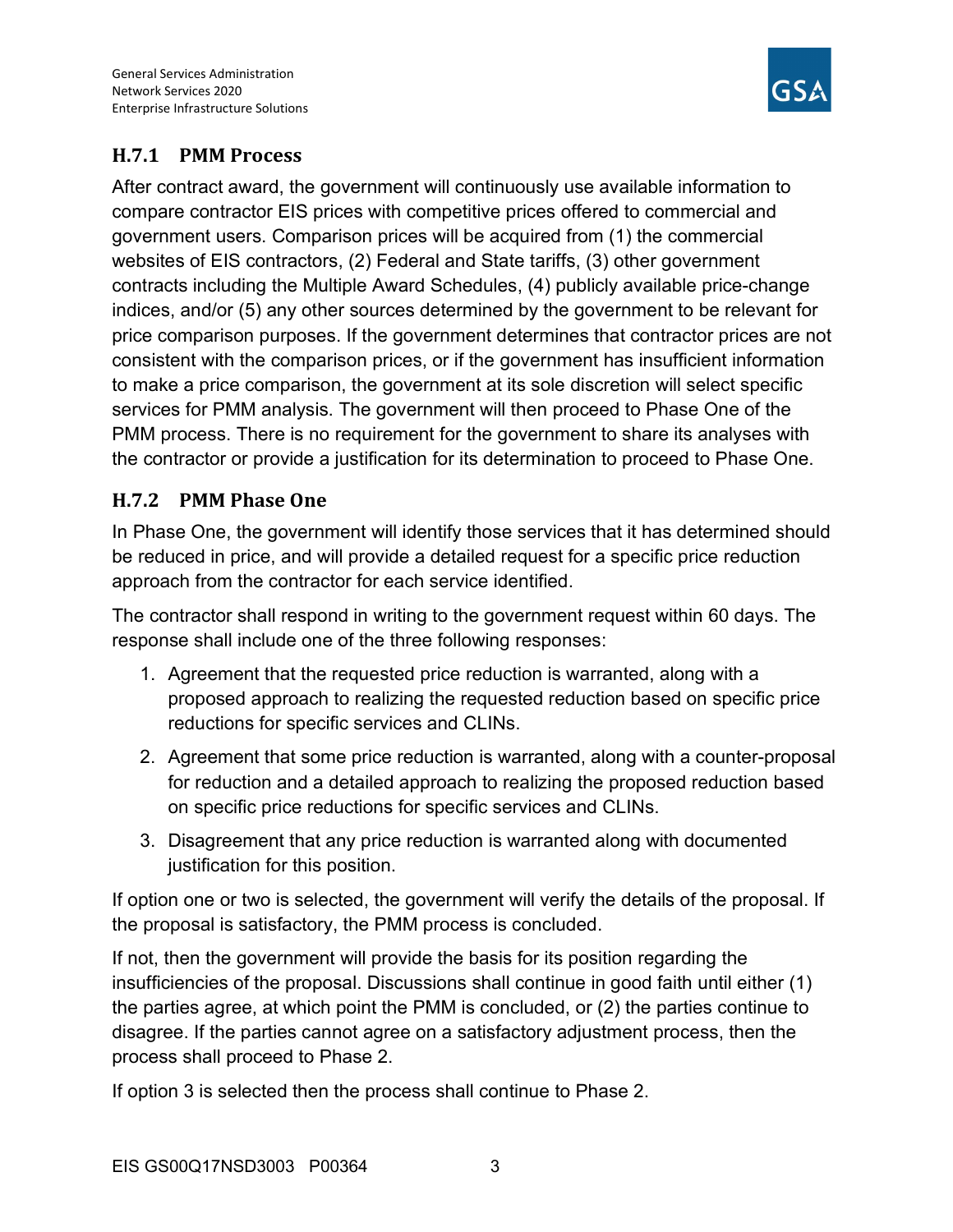

## H.7.3 PMM Phase 2

Under Phase 2, the contractor shall provide comparison contracts to the government for further analysis of the contractor's specific market pricing for comparable customers. The contractor shall provide these contracts immediately as part of its response under the third option in H.7.2.3 above. Alternatively, if the parties have not been able to agree on a suitable reduction under option 2, above, then the contractor shall provide these contracts within 30 days of notice by the government that the process has stalled, and is moving to Phase 2.

The contractor shall provide multi-service and single-service comparison contracts in accordance with the following procedures.

For each service identified by the government, the contractor shall deliver its three largest multi-service contracts that contain the service selected by the government for PMM analysis. The contract size of a multi-service comparison contract is defined as the total dollar figure billed to that contract's customer for all services for the most recent three full months (from the time of the government's request for contract submissions).

The contractor shall submit the three largest multi-service contracts that contain the service. The contractor shall additionally submit from one to three single-service contracts (single-service contracts contain only the service under evaluation) in accordance with the procedures in the following paragraph.

The single-service contract submission selection shall be based on the contract size, where single-service contract size is defined as the total dollar figure billed to a contract's customer for the most recent three full months (from the time of the government's request for contract submissions). The contractor shall, at a minimum, submit the largest sized single-service contracts for the same service over the same three months.

Government contracts that satisfy the submission requirements above shall be included in the submissions but shall be limited to no more than one multi-service and one single service contract per service. The EIS contract and Multiple Award Schedules (MAS) shall not be considered in the selection or submission of comparison contracts. All other submission requirements shall be met with commercial contracts. The contractor shall also deliver to the government the access line prices with all rate affecting terms for each contract submission.

Using these procedures, the contractor shall provide a minimum of three and a maximum of six comparison contracts for each service.

Comparison contracts that are sales of (1) promotional offerings where the service ordering by the contract customer is limited to one month or less, or (2) service, such as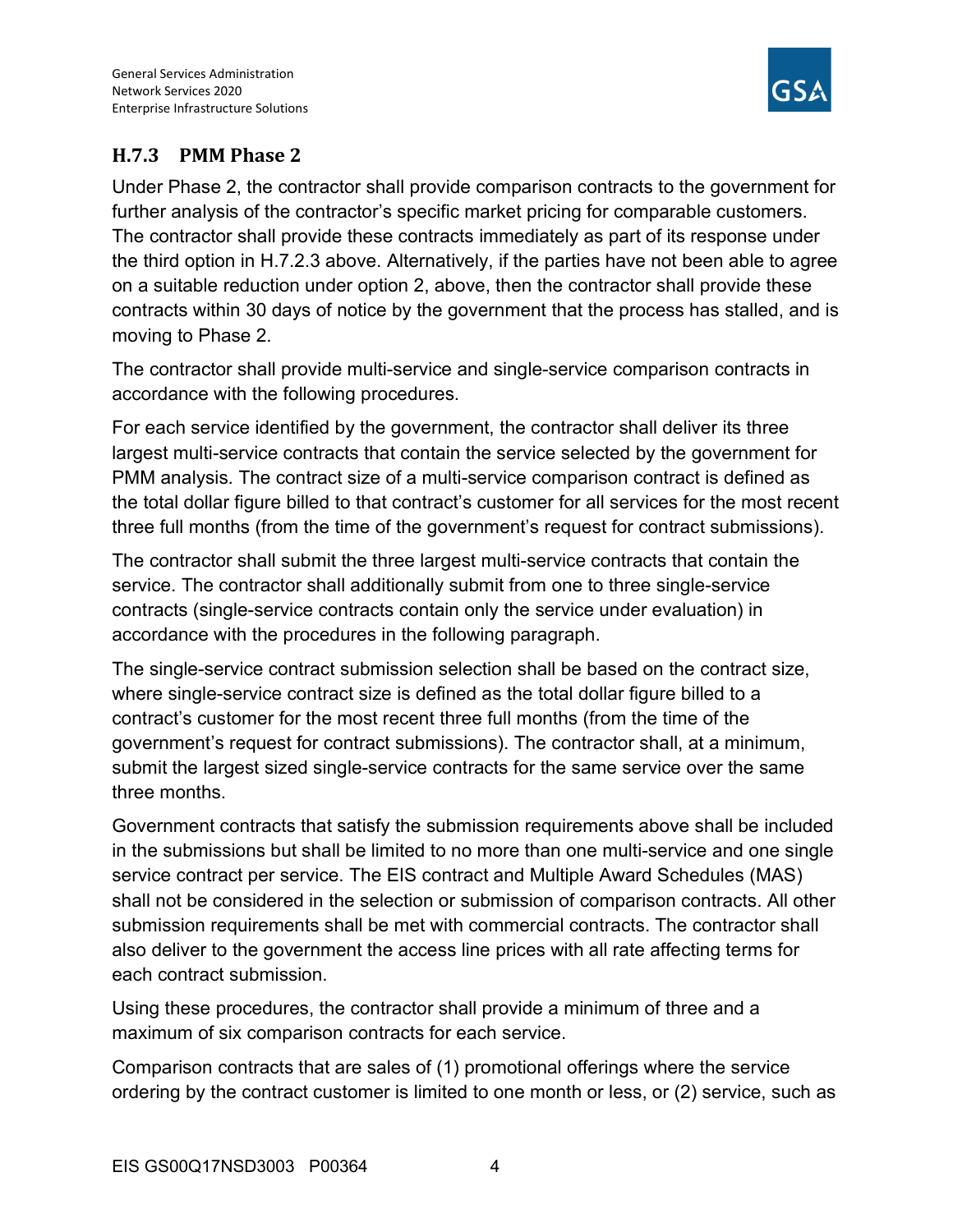

to equity partners and other carriers, that are absent of typical customer terms (e.g., detailed billing and full-service account management), or (3) contracts where the limited geographic availability of service was a significant factor in the pricing of the service offered, or (4) contracts exhibiting extreme internal price imbalances will not be eligible for use in the PMM process.

Any assertion that a contract is not appropriate for use as a comparison contract under the above provisions must be made to the CO upon delivery of the comparison contracts. The CO will make the determination of which contracts will not be eligible for use under provisions (1) to (4) above. If a contract is excluded, the government reserves the right to request a replacement contract(s).

Additionally, at the government's request, the contractor shall supply the replacement of a comparison contract in cases where it does not contain sufficient price elements to match the EIS service traffic. The replacement(s) of the rejected contract(s) shall be selected in accordance with the requirements listed above. For example, a contract submission that offers only T1 private line prices would be unsuitable for a PLS comparison if the EIS service traffic had a significant number of circuits at other speeds.

The multi-service and single-service comparison contracts shall be drawn from contractor's customer contracts. The contract comparison submission information provided by the contractor shall include all rates, prices that are referenced in other offerings, and rate affecting terms and conditions that are required to implement the PMM for that service. The contractor shall clarify contract submission language or provide missing contract data within 5 business days at the government's request.

If any of the submitted contract comparison data is publicly available, e.g., on the contractor's website or in tariffs, the contractor shall additionally provide references to find such information. In addition to the contract submissions and public references, the contractor shall provide its understanding of how the prices are to be applied to the EIS service traffic in the form of price tables, including applicable discounts, waivers, and credits. The deliverables shall be in electronic form.

Contractor compliance with the submission information requirements of the PMM shall be certified in writing by an employee of the company who has the authority to bind the company. If the contractor fails to comply with the contract submission requirements of this section, the government reserves the right to use comparison prices from any sources it deems appropriate to substitute for the contractor's contract comparison submissions.

The government will analyze the submitted comparison contract information, and if the government continues to believe that the contractor's EIS prices for a service(s) are not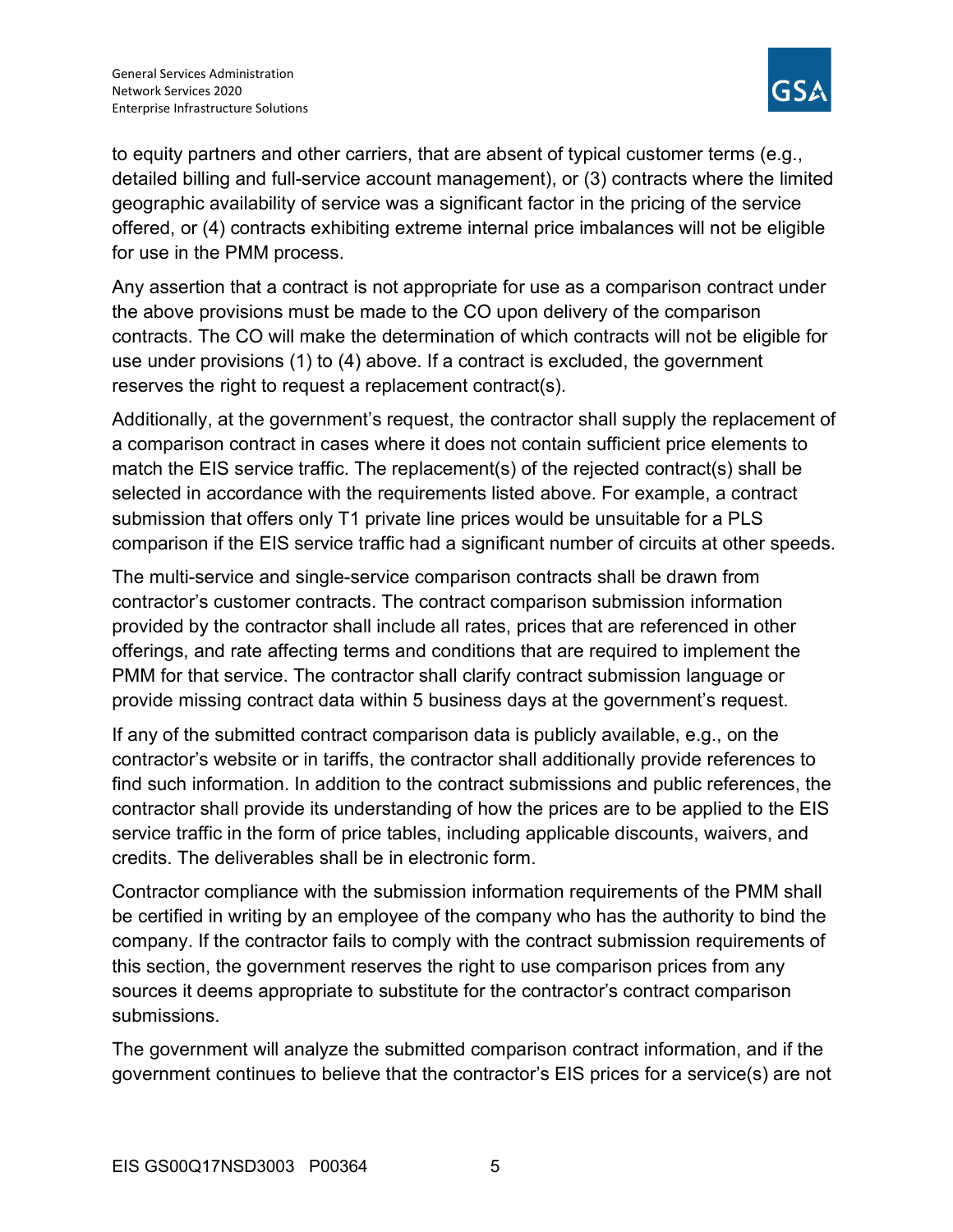

competitive with the prices in the contract submissions, the government will proceed to Phase 3. Otherwise, the PMM process is concluded.

#### H.7.4 PMM Phase 3

During Phase 3, the government will assess the service by comparing the contractor's EIS prices for the service to the contractor's submitted comparison prices for that service. To make a comparison, the government will develop a statistically significant demand set (called PMM demand set) from the contractor's EIS network demand (including network usage, circuits, ports, EVCs, and/or other components that determine the price for services) and use it to compare prices.

Total prices for each service are calculated by multiplying the EIS or comparison contract unit prices by the PMM demand set and applying other price affecting terms, such as discounts, waivers, and credits. Access line prices, but not Service Related Equipment (SRE) prices, will be included in the calculation.

The EIS price calculation totals for each PMM demand set will use EIS unit prices that will be in effect during the period following the PMM evaluation process. At its discretion, the government may perform separate PMM calculations and price reduction determinations within a service for communications between: CONUS and CONUS; OCONUS location(s) and CONUS or OCONUS; and/or Country/Jurisdiction(s) and any location.

There will be one EIS total price calculation and three to six comparison contract price total calculations (a total price calculation for each submitted comparison contract) for each service. The number of total price calculations for a service may increase if the government decides to perform separate calculations for communications between: CONUS and CONUS; OCONUS location(s) and CONUS or OCONUS; and/or Country/Jurisdiction(s) and any location. If the government decides to use these separate calculations for a service, the collection of these separate calculations (and any related price reductions) shall count as only one of the six PMM implementations over the life of the contract.

For submitted multi-service contracts, a calculated comparison total price will be computed only for the service(s) under PMM consideration. For submitted single-service contracts, a comparison cost will be computed for the single service only.

For each service, the final comparison total price is calculated by averaging the two lowest total prices from the comparison contracts. The resulting average total price from the comparison contracts will be compared with the total price calculated from the contractor's EIS total price for the service. If the total EIS calculated price is at least five percent greater than the calculated average comparison price total for a service, a price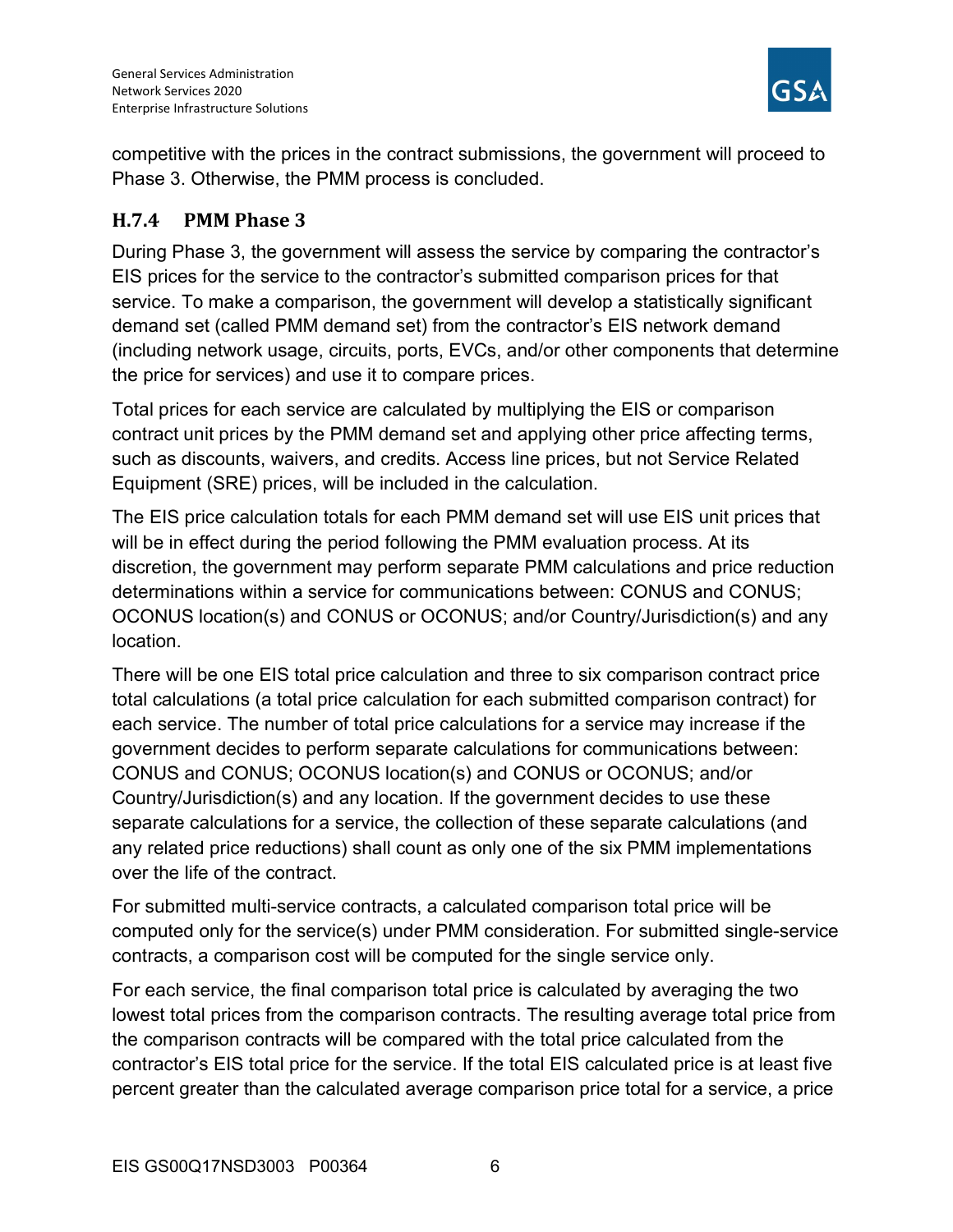

reduction will be required by the contractor as specified in Section H.7.5. Otherwise, if the total EIS calculated price total is not at least five percent greater than the calculated average comparison price total, the PMM process is concluded.

## H.7.5 Basis for Phase 3 Price Reduction Request

Phase 3 price reductions will be requested based on calculation results using comparison prices submitted by the contractor as explained above. If the total EIS calculated price is at least five percent greater than the calculated average comparison price total for a service, the government will require a price reduction. Accordingly, the contractor shall reduce its EIS contract unit prices so that the calculation of the PMM demand set using these reduced unit prices shall yield a total price equal to or below the final comparison total price as described in H.7.4. The contractor has the discretion to select which contract unit prices in the service to reduce that achieve the required service price reduction. The contractor shall not increase any EIS contract unit prices when implementing a PMM price reduction.

The government will provide the contractor the calculation assumptions, unit prices, demand sets, and pricing model access (but not source code) so that the contractor can confirm the government's calculation results and to assist the contractor in selecting which EIS unit prices to reduce. The government and contractor shall enter discussions, at the contractor's request, to clarify assumptions, correct errors, and/or address other issues related to the calculations.

The contractor shall submit the price tables to the government that reflect the price reduction in a contract modification proposal within 30 days after receiving the written request for a price reduction from the CO. The price reduction shall become effective beginning with the third billing period or within 90 days, whichever is less, after the effective date of the modification. The unit price reductions shall be effective for the remainder of the period in effect unless replaced as allowed by the contract and its modifications.

## H.7.6 Alternate Dispute Resolution Process

If the contractor disagrees with the price reduction within 30 days of the contractor's receipt of a written request to reduce prices from the CO, the contractor shall issue a "Notice of Disagreement." If the parties are still unable to agree to a price reduction within 15 days after issuance of the "Notice of Disagreement" then the following will apply. The parties shall agree upon an Alternative Dispute Resolution (ADR) process that will resolve the dispute within 90 business days after submittal in accordance with ADR Techniques as described in GSA publication CSL P 5050.1A. If the parties are unable to resolve the dispute using this ADR process, the contractor may file a claim pursuant to FAR 52.233-1 Disputes.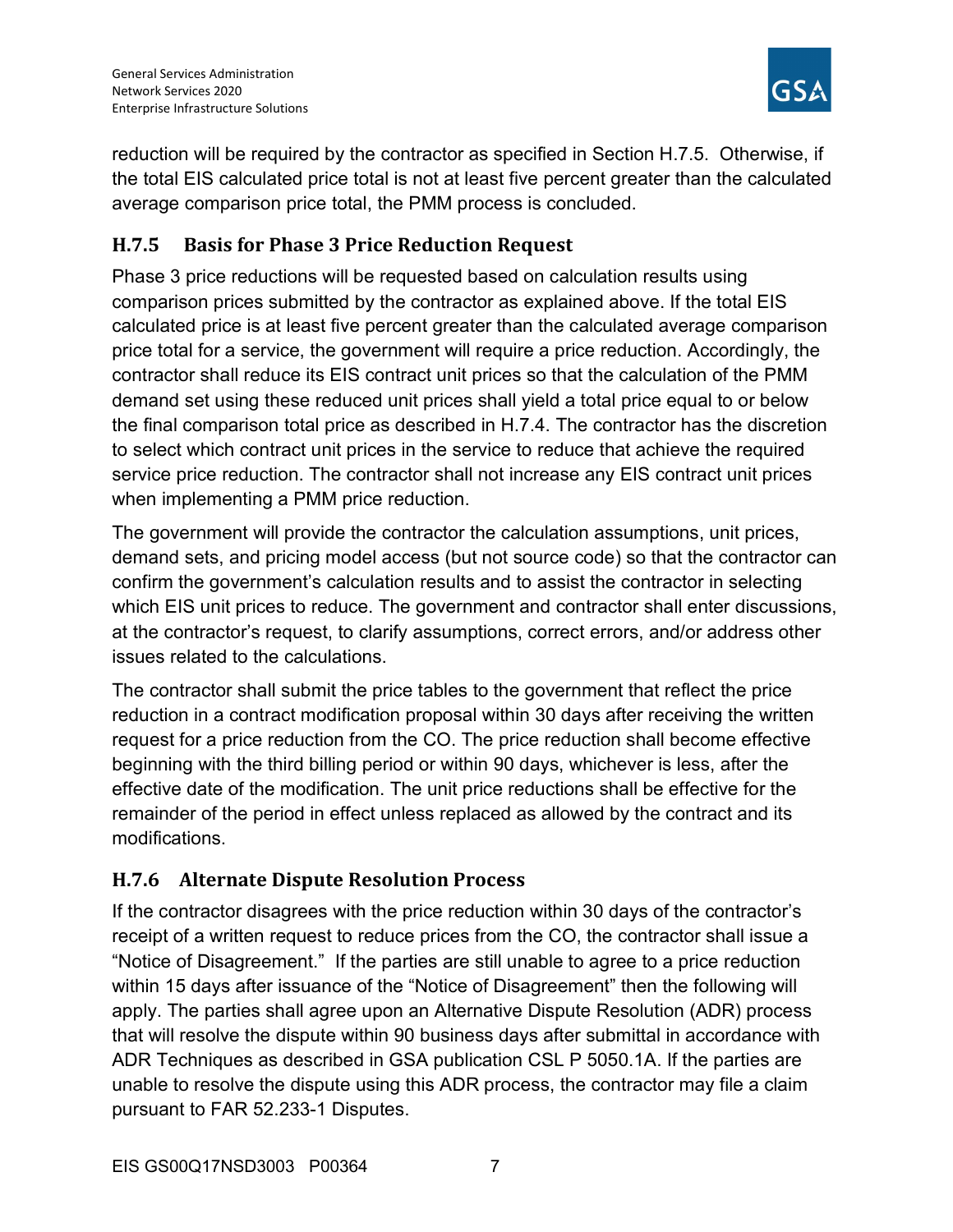

## H.8 Price Reductions

- a) The contractor may offer additional discounts on orders with no change to the contract pricing.
- b) Subsequent price reductions on the contract shall reduce prices prospectively on all awarded task orders from the effective date of the contract price reduction modification. Such price reductions do not apply to prices that have been differentiated on a task order and have been associated with an agency task order number in the Section B table.
- c) The contractor may reduce contract prices at any time. Price reductions other than those implemented by the government under the Price Management Mechanism (PMM) (H.7) and Economic Price Adjustment – Price Refreshment (H.19) clauses of this contract, or covered by subsection (a) above, shall be subject to the following conditions:
	- 1. The contractor shall propose all price reductions to the GSA CO as a contract modification.
	- 2. The proposed price reduction shall be effective on the first day of a given month.
	- 3. The proposed price reduction shall be applicable to all agencies.
	- 4. Price reduction proposals shall include all contract pricing tables, and the effective date(s) of the price reduction. The contractor shall provide all revised pricing tables in an electronic format.
	- 5. Should the government execute a price reduction modification on a date after the proposed price reduction effective date, in accordance with subsection (c) (2) above, the price reduction shall be deemed to have occurred on the first day of the next month for that service or if the price reduction is to be retroactive, as mutually agreed to by the government and the contractor.

## H.9 Electronic Access to Contract

Within 30 calendar days of award, the contractor shall post its redacted contract to its public website. The redacted version shall be provided to the CO within seven days if requested. The contractor shall prepare the proposed redacted version in accordance with Freedom of Information Act. All government location information and addresses shall be redacted for security purposes. Proposed redacted modifications shall be posted no later than the  $12<sup>th</sup>$  calendar day of each month to reflect all contract modifications of the previous month. The redacted version of any and all modifications shall be provided to the CO within seven (7) days if requested. The GSA CO is the final approval authority for redactions. As necessary, the contractor shall correct and repost redactions at no additional cost to the government.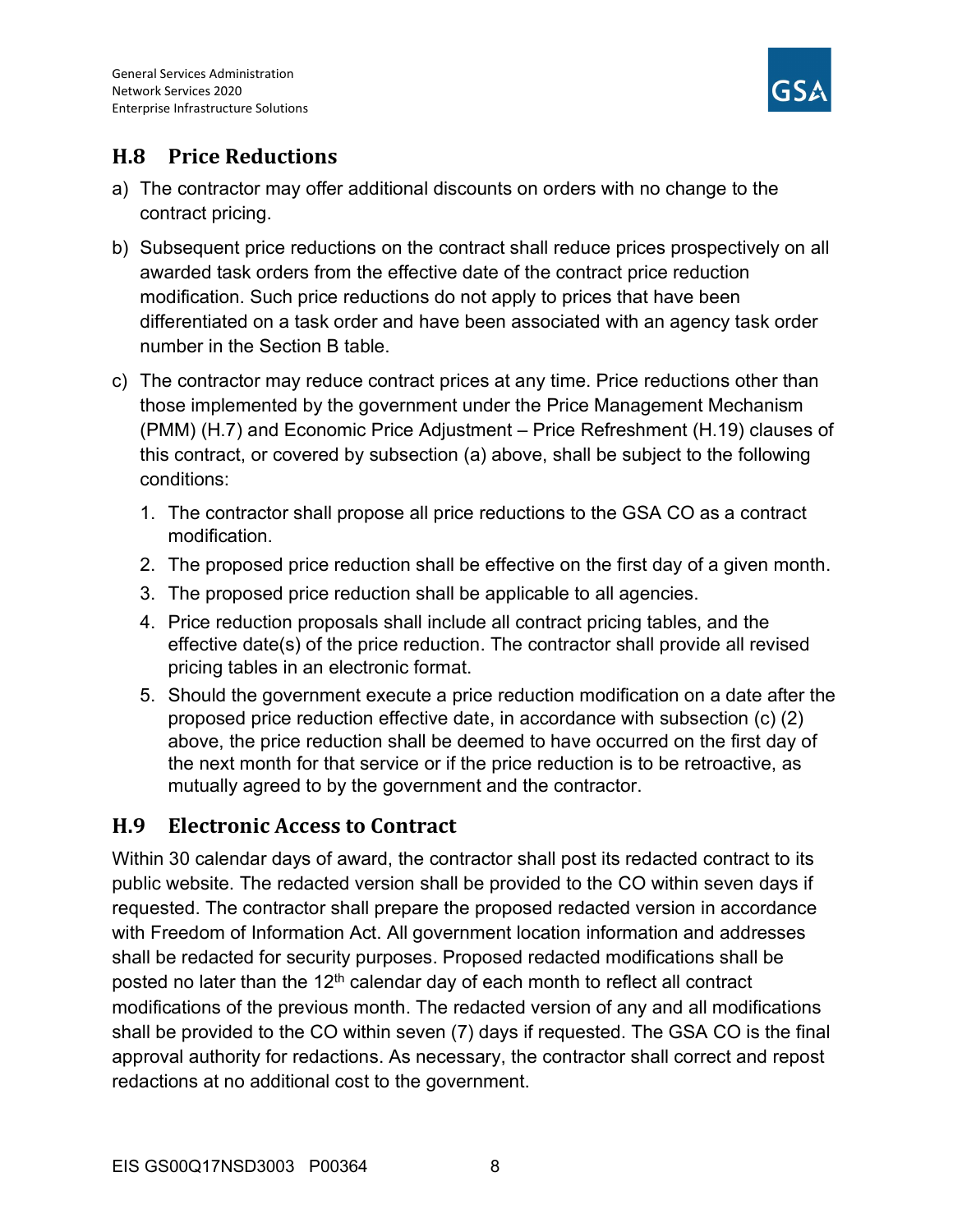

All modifications shall be incorporated electronically in context within the contract in accordance with the "Guidelines for Modifications to EIS Program Contracts" in Attachment J.4.

# H.10 Key Personnel and Organizational Structure

#### H.10.1 Key Personnel

The contractor shall identify individual(s) by name selected to fill the following contractor key personnel roles in its proposal:

a) EIS Program Manager.

The contractor shall provide information to include, but not be limited to:

- a) Responsibilities.
- b) Voice telephone number.
- c) Cell telephone number (if used).
- d) E-mail address.

The contractor may submit the information listed above for other personnel it considers important to the overall operation and success of the contract.

#### H.10.2 Substitutions and Additions of Contractor Key Personnel

The following instructions address the procedures for substitution of key personnel defined in Section H.10.1:

- a) Resumes for substitutions and/or additions to the contractor's key personnel under this contract shall be submitted for the written approval of the GSA CO. Any substitutions and/or additions shall be subject to the terms and conditions of this requirement.
- b) During the first 180 days of contract performance, no key personnel substitutions shall be permitted unless such substitutions are due to illness, injury, death, disciplinary action, demotion, bona-fide promotion, termination of employment, or other exceptional circumstances when approved by the GSA CO. In any of these events, the contractor shall promptly notify the GSA CO and provide the information required by paragraph c) below. After the initial 180-day period, in accordance with paragraph c) below, all proposed substitutions and additions of key personnel shall be submitted to the GSA CO in writing 15 days (30 days if security clearance is to be obtained) prior to the contractor anticipated effective date of the proposed substitutions and additions.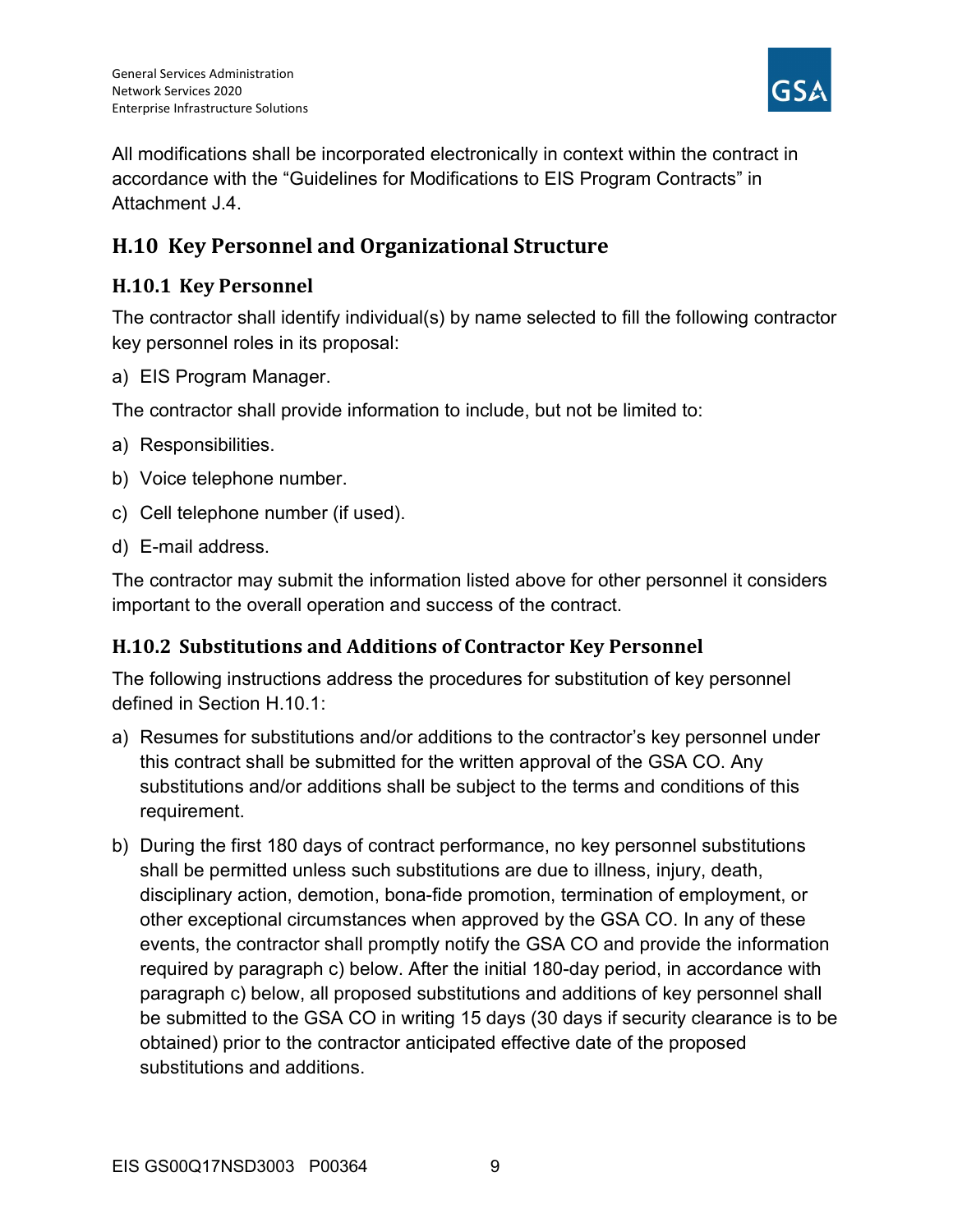

c) For all requests for substitutions and additions, the contractor shall provide a detailed explanation of the circumstances requiring the proposed substitution or addition. A complete resume for each proposed substitute or addition, and any other information requested by the GSA CO shall be provided. The contractor shall certify that the proposed replacement is better qualified than, or at least equal to, the key personnel to be replaced, subject to the penalties in 18 USC 1001. The GSA CO or the GSA CO's authorized representative will evaluate such requests and promptly notify the contractor of the approval or disapproval thereof.

## H.10.3 Organizational Structure

The contractor shall submit its organizational structure (e.g., org chart) in its proposal, and shall update its organizational structure throughout the life of the contract. Updates shall be provided within 30 days of any change to the contractor's organizational structure.

This documentation shall include, but not be limited to, the following information:

- a) Charts that show the functional relationships among organizational elements and identify the positions of key personnel assigned to carry out this contract.
- b) Relationship of the highest ranking individual assigned to this contract to the corporate Chief Operations Officer, President, and Chief Executive Officer.
- c) Organization charts and plans that clearly depict the areas of responsibility and flow or authority between the contractor and its subsidiaries and/or major subcontractors.
- d) Charts and descriptive text indicating the contractual, technical, and administrative interfaces between the government and the contractor, the contractor's subsidiaries, and major subcontractors.
- e) A description of corporate escalation procedures for resolving critical issues, including points of contact.

## H.11 Protection of Proposal and Contract Information

In accordance with Federal Acquisition Regulation (FAR) Part 3.104-4, the government will take the necessary and usual steps to maintain the confidentiality of information submitted prior to award of the contract and contract modifications. Although Section H.9, Electronic Access to Contract, advises the contractor of Freedom of Information Act redaction, the contractor is advised that the government will make all current year unit contract prices publicly available.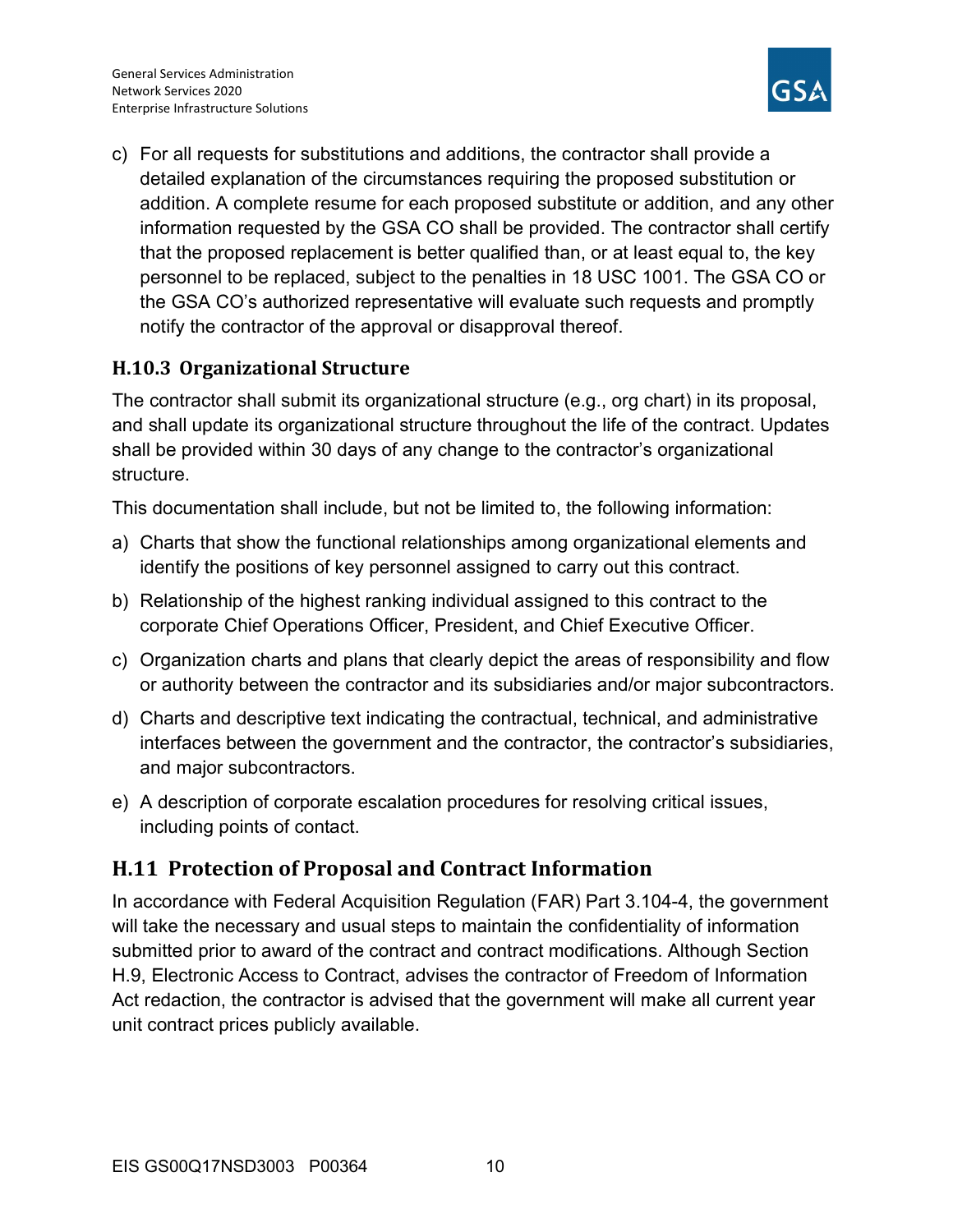

# H.12 Reserved

## H.13 Other Government Contractors

Under the EIS program the government may award several contracts to provide various forms of technical and management services. Government agencies may also use support contractors to assist them with the EIS contract. Once these contractors are operating in their official capacity as agents for the government, the contractor shall provide them full cooperation, including but not limited to, full access to relevant portions of the EIS contracts, all requested reports, data, and other information regarding the government's service. These support contractors will complete the Certification for Nondisclosure of Information and Conflict of Interest forms. The GSA CO is the sole approving authority for these forms.

## H.14 Taxes

The government generally will pay all allowable Federal, state and local taxes applicable to telecommunications services delivered under this contract in accordance with FAR Clause 52.229-4, with the following exceptions:

- Taxes from which the Federal Government is expressly exempt under the authorizing state statute or local ordinance.
- Any state or local tax whose legal incidence is on the Federal Government.

The CLIN prices for services and features (as defined in the Section B pricing tables) shall not include domestic Federal, state, or local taxes, or non-domestic taxes and duties in effect that the taxing authority is imposing and collecting on the transactions or property covered by this contract. Excepted taxes, as defined in Federal Acquisition Regulation (FAR) 52.229-4, shall be included in the CLIN price. Non-excepted Federal, state and local taxes shall be billed separately from the CLIN prices (see Agency Request for Fully Loaded CLIN Prices for opposite treatment).

Special attention must be paid to the treatment of the Associated Government Fee (AGF), which will be included in the prices of services as explained in Section J.2.10. The contractor shall not include Federal, state and local taxes in its AGF calculation when Federal, state and local taxes are billed separately from the CLIN price (see Agency Request for Fully Loaded CLIN Prices for opposite treatment). For example, the contractor shall not include the AGF when calculating the EIS revenues to which a state or local tax applies. The exclusion of the AGF is for the purposes of tax calculations only; for all other billing purposes the AGF shall be handled in accordance with the billing processes.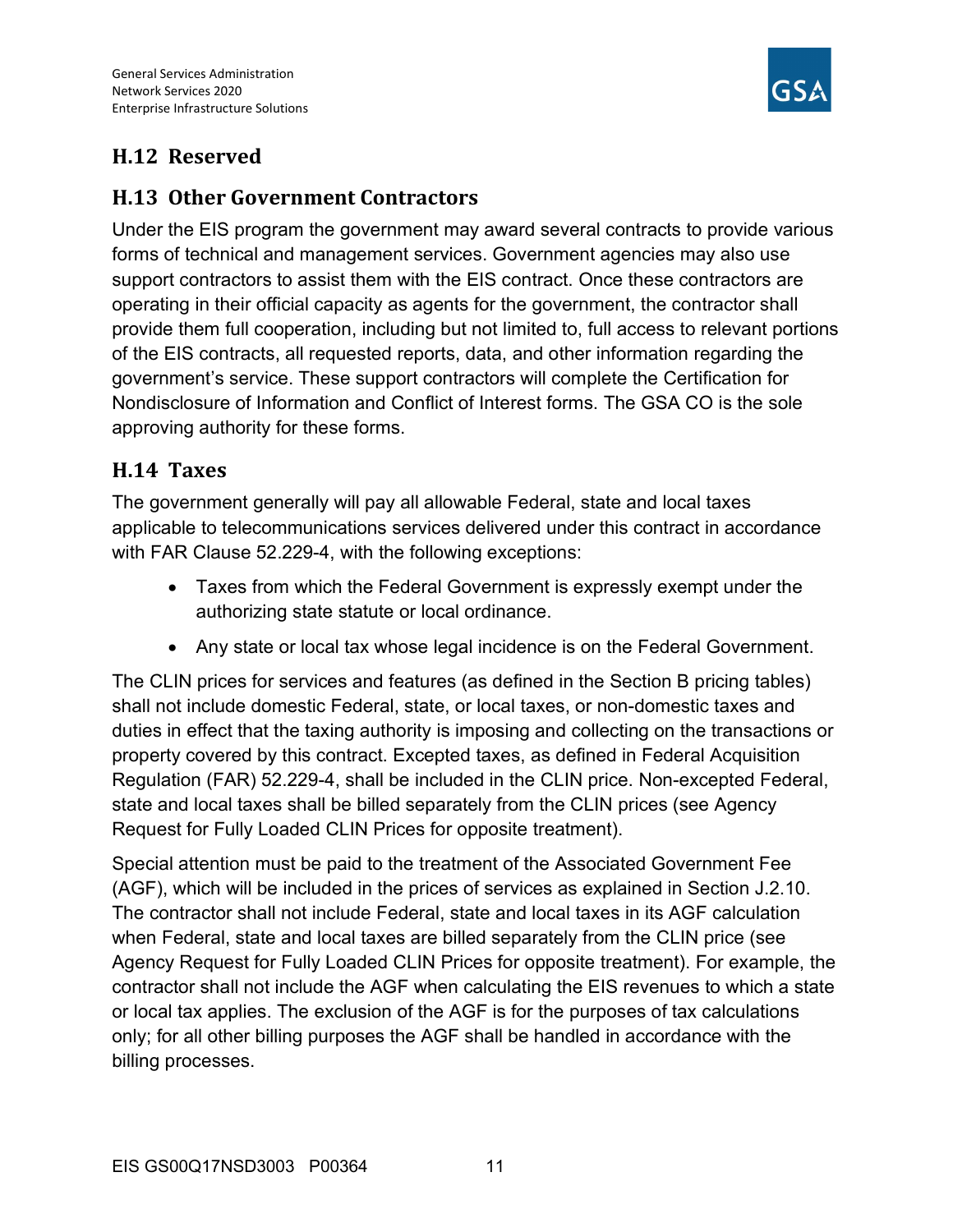

GSA will provide the contractor with a file of all taxes that have been previously deemed allowable by GSA. Any tax included in the file may be invoiced by a contractor in accordance with the following:

- The tax is applicable to the service in question.
- The tax is invoiced at the proper rate.
- The invoice includes the tax citation from the file.

If a contractor needs to invoice a tax that is not in the file, the contractor must provide the following 30 days prior to including the tax in question on an invoice:

- The name of each tax.
- The jurisdiction by name.
- The statutory source (include web reference if possible) for the tax.
- The applicable tax rate(s).

The CO shall notify the contractor within 30 days after receipt of the information above as to whether or not the tax is allowable under the terms and conditions of the contract. If the tax is deemed allowable, it will be added to the file within 15 days.

The contractor and the government shall follow the same process outlined above when notifying the CO of "after-imposed taxes" as defined in FAR Clause 52.229-4.

The contractor shall provide to the government, on a semi-annual basis, an itemized list of taxes that are included in its monthly invoices, including the name of each tax, jurisdiction by name, reference to the statutory source for the tax, and applicable tax rates. See Section F for the specific deliverable.

#### Agency Request for Fully Loaded CLIN Prices

A direct billed agency may elect, at its discretion, to request that all taxes be included in the CLIN prices proposed in response to an agency task order solicitation. For any task order requiring that all taxes be included in the CLIN prices, the ordering agency will be responsible for ensuring that only applicable and allowable taxes have been assessed and included in the CLIN prices. The AGF shall be assessed on the fully loaded CLIN prices under this option.

## H.15 Press Releases

Press releases pertaining to this contract shall not be made without prior approval of the CO. A minimum of three business days' notice is required for approval.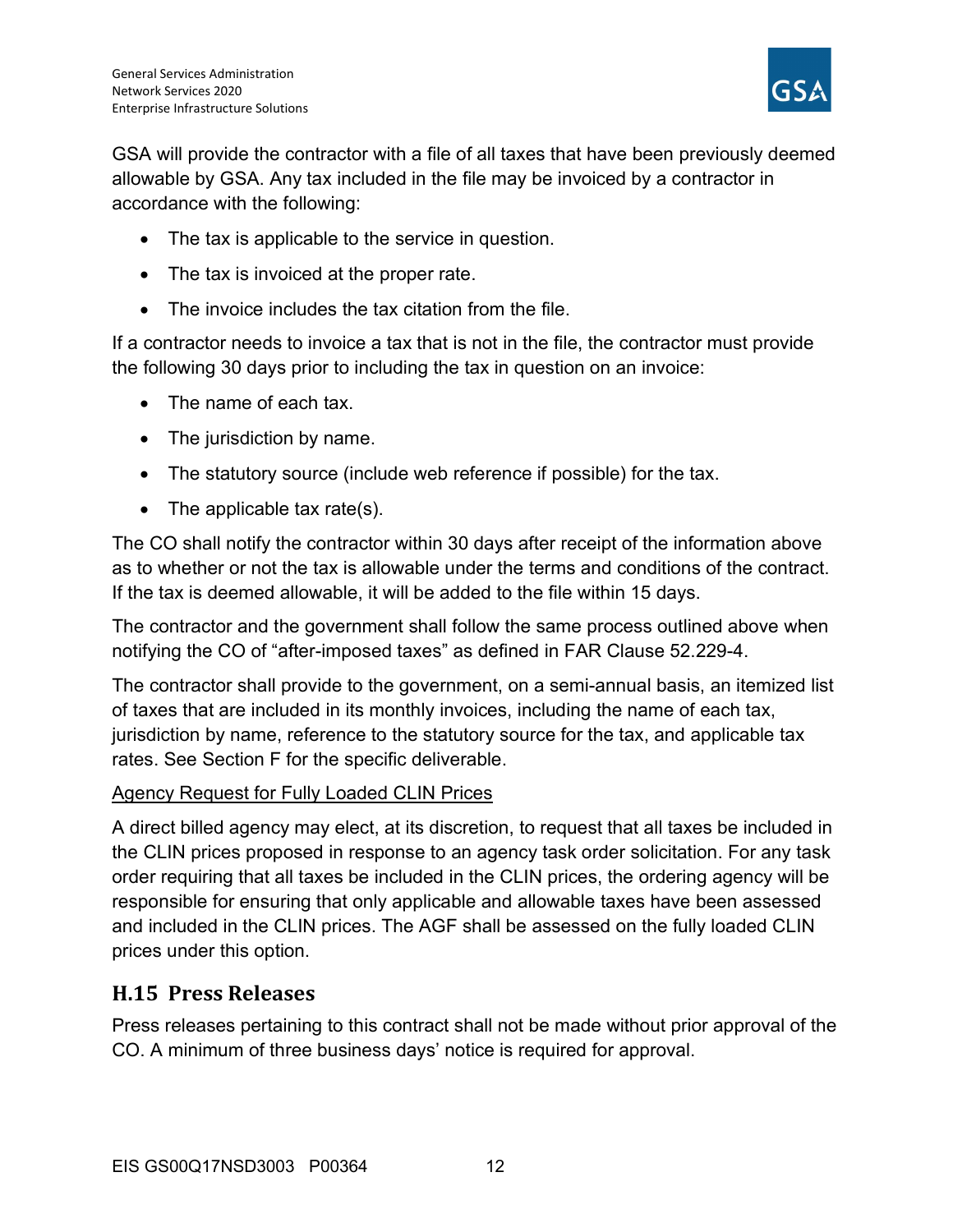

# H.16 Permits

The contractor shall, without additional expense to the government, be responsible for obtaining any necessary licenses, certifications, authorizations, approvals, and permits, and for complying with any applicable Federal, state, and municipal laws, codes, and regulation, and any applicable foreign work permits, authorizations, etc., and/or visas in connection with the performance of the contract, whether domestic or non-domestic.

# H.17 Contractor-Provided Equipment

The government reserves the right to acquire ownership of contractor-provided Service Related Equipment (SRE) installed pursuant to the provisions in Section B.2.10, at any time during the contract period. This option to acquire ownership shall be consistent with the provisions of FAR 52.207-5. The purchase conversion cost for SRE acquired by the government shall be the paid SRE NRC or the sum of SRE MRC payments for the full SRE MRC term.

If an authorized user initially elects an SRE MRC payment term and subsequently chooses to assume ownership prior to the completion of the SRE MRC payment term, the user shall be permitted to pay the SRE NRC for the SRE minus the value of all SRE MRC payments paid up to the time that the user assumes ownership, with such SRE MRC payment amounts reduced to remove that portion of the payments reflecting the adjustment for the Monthly Payment Factor. No charges will be incurred by the government as a result of any changes to User-to-Network Interfaces (UNIs) (i.e., replacement of one UNI by another UNI) resulting from the transfer of ownership. Any manufacturer's warranty remaining on SRE, at time of title transfer, will transfer to the government; to the extent such warranty transfer is permitted by the terms of the manufacturer's initial warranty. However, where maintenance of the SRE continues after the title transfer, pursuant to the provisions in Section B.2.10, the contractor providing such maintenance will manage the warranty on the SRE for the government and will receive such monetary benefits as might result from operation of the warranty.

# H.18 End of Life

The contractor shall provide all services awarded for the duration of the contract. This includes services awarded at contract inception and those added during the life of the contract by modification. If the contractor determines that any of these services can no longer be supported due to obsolescence, the contractor shall notify the GSA CO in writing of plans to withdraw the service at least eighteen (18) months prior to the proposed date of the withdrawal. At that time, the contractor must propose to the government an acceptable plan to ensure service continuity and transition to new services. The GSA CO must approve any withdrawal of service offerings through a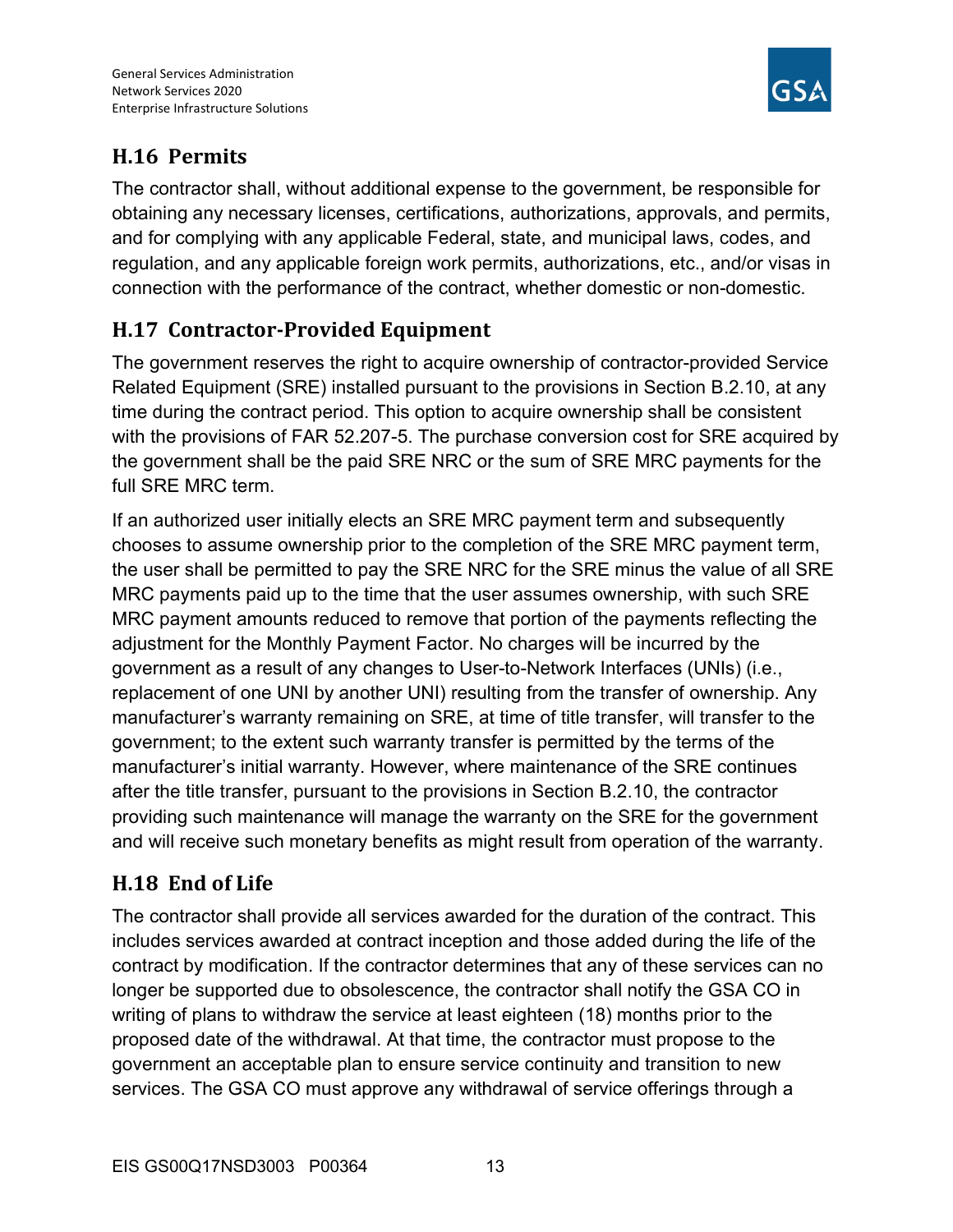

contract modification. GSA approval will not be unreasonably withheld if the contractors' continuity plan for transitioning existing users to new services is acceptable to the Government.

The contractor may submit a proposal after approval of its withdrawal notice to increase the prices for the end of life (EOL) services. The proposed price increase will be negotiated with the GSA CO. All task orders will also require a modification to reflect the price increase.

## H.19 Economic Price Adjustment – Price Refreshment

The government intends to conduct price refreshment prior to the exercise of each contract option period. The price refreshment may result in price increases or decreases and will be conducted in accordance with the following process:

- a) The government will create a duplicate database containing all of the EIS contractors' prices. The government will apply the Employment Cost Index (ECI) to the Service Related Labor categories and the Annual Producer Price Index (PPI) to the applicable services listed in this clause.
- b) The government will grant the contractors access to the economically adjusted prices (EAP) in the duplicate database seven (7) months prior to the expiration of the base period or Option Period 1, i.e., January 1. The contractors will be given one month to verify that the adjusted prices are correct. Contractors shall report any issues directly to their Contracting Officer. Contractors may not modify the prices in the duplicate database.
- c) If there are not any issues with the economically adjusted prices, the contractor shall submit revised prices electronically via GSA Systems for Option Period 1 or Option Period 2 for existing price tables six (6) months prior to the award date of the first or second option period.
- d) [RESERVED]
- e) Price adjustments will be effective on the first day of the first full month in each option period:

EAP effective dates:

Option Period 1: August 01, 2022

Option Period 2: August 01, 2027

- f) EAPs shall be determined utilizing the following market indicators:
	- 1. Annual Employment Cost Index: The Bureau of Labor Statistics (BLS) publishes the Employment Cost Index (ECI) for private industry workers (for total compensation, for private industry workers, by occupation and industry (not seasonally adjusted)) that shall be used to determine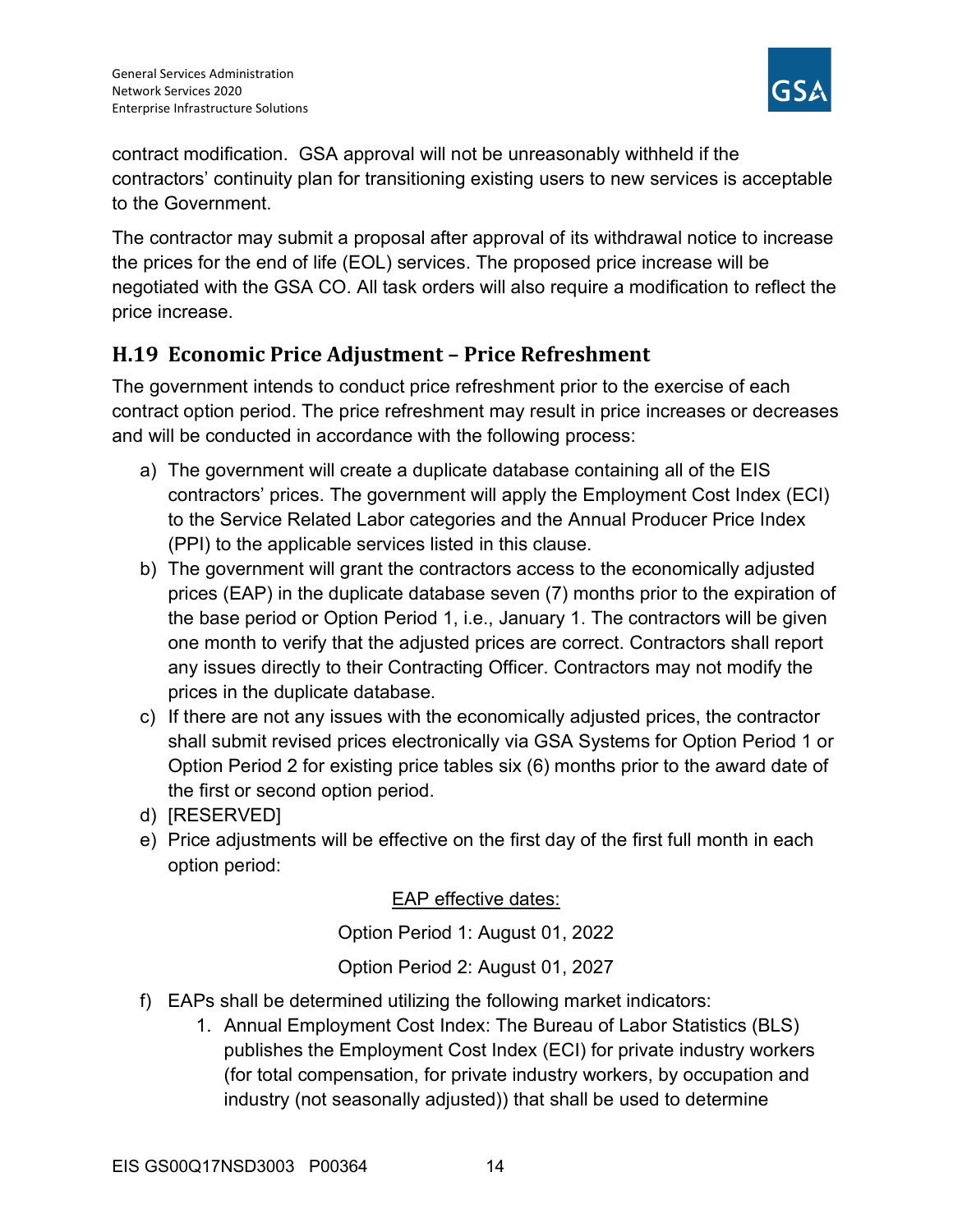

escalation factors for hourly labor rates on this contract (https://www.bls.gov/ncs/ect).

- 2. Annual Producer Price Index (PPI) for Wired telecommunications carriers, not seasonally adjusted NAICS 517311 shall be used for all non-catalog CLINs except those defined in Table B.2.11.7.2 (http://www.bls.gov/ppi/).
- g) Services and labor under this contract are mapped to the following indices:
	- 1. Labor: Table B.2.11.7.2 Service Related Labor Pricing Instructions Table includes the Occupational Group category which determines the specific ECI indices to be utilized.
	- 2. Services<sup>1</sup>: The following service areas shall utilize the PPI for Wired telecommunications carriers, not seasonally adjusted PPI 51711:
		- Data Service Voice Service Contact Center Service Collocated Hosting Service Content Delivery Network Service Wireless Service Commercial Satellite Communications Service Managed Services Access Arrangements Cable and Wiring National Security and Emergency Preparedness
- h) EAP determination:

NOTE: The EAP calculation shall be completed by the government using the spreadsheet provided in Section J.15. The procedure below is intended only to document the calculation performed by the spreadsheet.

The government shall use the official BLS final index values in publication at the time of the adjustment, i.e., adjusting the prices in the duplicate database, for the month/year (PPI) or quarter (ECI) listed in the Relative Dates row of the Rates tab in the spreadsheet at Section J.15<sup>2</sup> and in the table below. The relative dates are as follows:

<sup>&</sup>lt;sup>1</sup> The Economic Price Adjustment shall not apply to catalog CLINs in accordance with Section B of this contract. All non-catalog fixed price CLINs are subject to the economic price adjustment.

<sup>&</sup>lt;sup>2</sup> The Producer Price Index is published on a monthly basis, while the Employment Cost Index is published quarterly.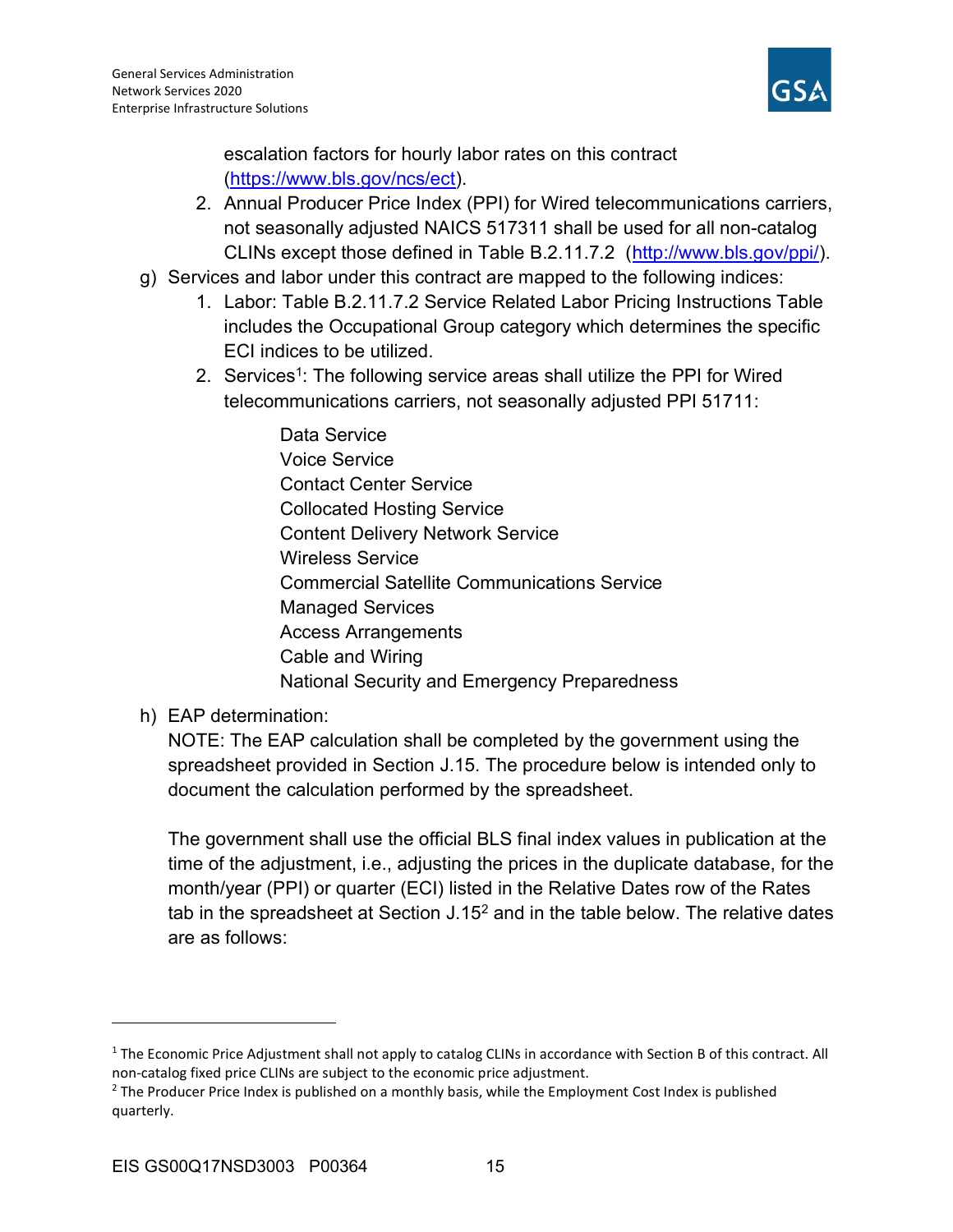| <b>Relative Dates</b>  |                  |                             |                  |                             |  |  |  |  |  |
|------------------------|------------------|-----------------------------|------------------|-----------------------------|--|--|--|--|--|
|                        |                  | <b>Start Index</b>          | <b>End Index</b> |                             |  |  |  |  |  |
| <b>Contract Period</b> | PPI              | <b>FCI</b>                  | <b>PPI</b>       | ECI                         |  |  |  |  |  |
| <b>Option Period 1</b> | <b>July 2017</b> | $3rd$ Qtr <sup>*</sup> 2017 | <b>July 2021</b> | $3rd$ Qtr <sup>*</sup> 2021 |  |  |  |  |  |
| <b>Option Period 2</b> | <b>July 2022</b> | 3rd Qtr* 2022               | <b>July 2026</b> | 3rd Qtr* 2026               |  |  |  |  |  |

\*This is the September index

If the BLS re-codes or renames an index, the successor index shall apply. If index data is not available from the BLS for a given month/year (PPI) or quarter (ECI), the most recently published final (not preliminary) index values shall be used for the End Index. In the event of such instance, the Start Index will be exactly four years prior to the alternate End Index month/year or quarter. The EAP calculation shall remain unchanged.

If the market indicator (PPI/ECI) is discontinued or deemed unreliable by the government, the government and the contractor will mutually agree to a substitute.

The base price for the adjustment in each Option Period shall be the unit price in the final year of the preceding contract period: For Option period 1, the base price shall be the year five (5) price. For Option Period 2, the base price shall be the year ten (10) price.

The following rounding conventions shall be observed:

 The economically adjusted unit prices shall be rounded in accordance with Section B.1.2.2. In order to maintain the integrity of the market indicators, BLS index values and the resultant escalation rates shall not be rounded.

The following procedure shall be used for Option Period 1:

1. Determine the escalation rate over four (4) twelve (12) month periods by dividing the value of the Option Period 1 End Index by the value of the Option Period 1 Start Index, then subtract one (1) to determine the percentage increase:

Escalation over (4) (12) month period = (End Index/Start Index)

Example: End Index: 129.1 Start Index: 117.7 129.1/117.7 = 1.096856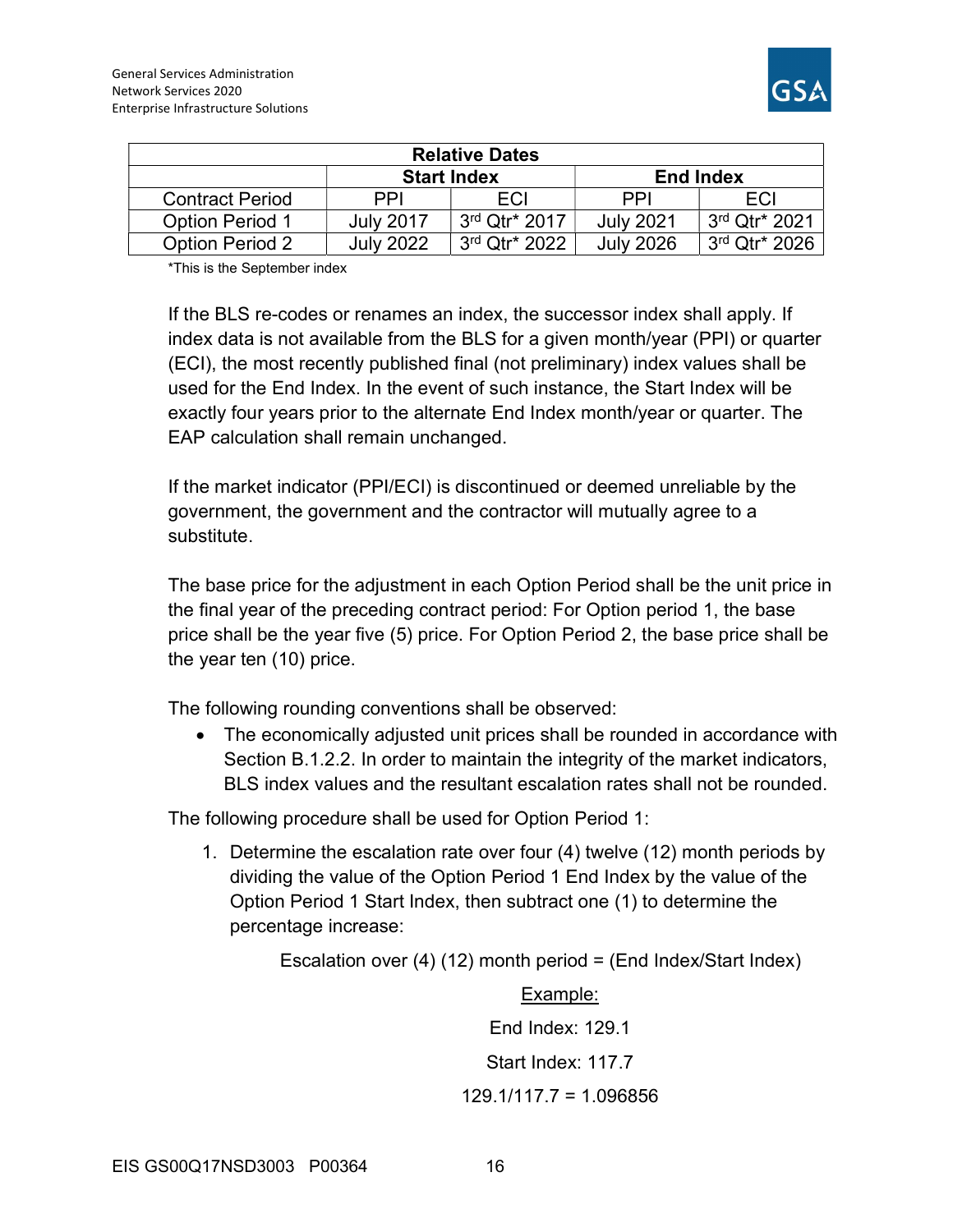

Subtract one (1) to determine the percentage increase.

1.096856 - 1 = 0.096856 (or 9.6856%)

2. Calculate the average annual escalation rate by dividing the percentage increase found in Step 1 by four (4), and then add one (1):

Average Annual Escalation Rate = (Escalation over (4) (12) month periods)/4 + 1

#### Example:

0.096856/4 = 0.024214 (or 2.4214%)0.024214+1 = 1.024214Average Annual Escalation Rate = 1.024214

3. Use the Average Escalation Rate found in Step 2 to determine EAP for years 6-10 of the contract.

```
Year 6 Price = (Year 5 Price) * (Average Escalation Rate) 
Year 7 Price = (Year 6 Price) * (Average Escalation Rate) 
Year 8 Price = (Year 7 Price) * (Average Escalation Rate) 
Year 9 Price = (Year 8 Price) * (Average Escalation Rate) 
Year 10 Price = (Year 9 Price) * (Average Escalation Rate)
```
Example Application:

Year 5 Price = \$100 Year 6 Price = (\$100) \* (1.024214) = \$102.421400 Year 7 Price = (\$102.421400) \* (1.024214) = \$104.901432 Year 8 Price = (\$104.901432) \* (1.024214) = \$107.441515 Year 9 Price = (\$107.441515) \* (1.024214) = \$110.043104 Year 10 Price = (\$110.043104) \* (1.024214) = \$112.707688

Assuming the prices in this example use a charging unit defined to only two decimal places, round the resulting prices accordingly.

> Year 6 Price = \$102.42 Year 7 Price = \$104.90 Year 8 Price = \$107.44 Year 9 Price = \$110.04 Year 10 Price = \$112.71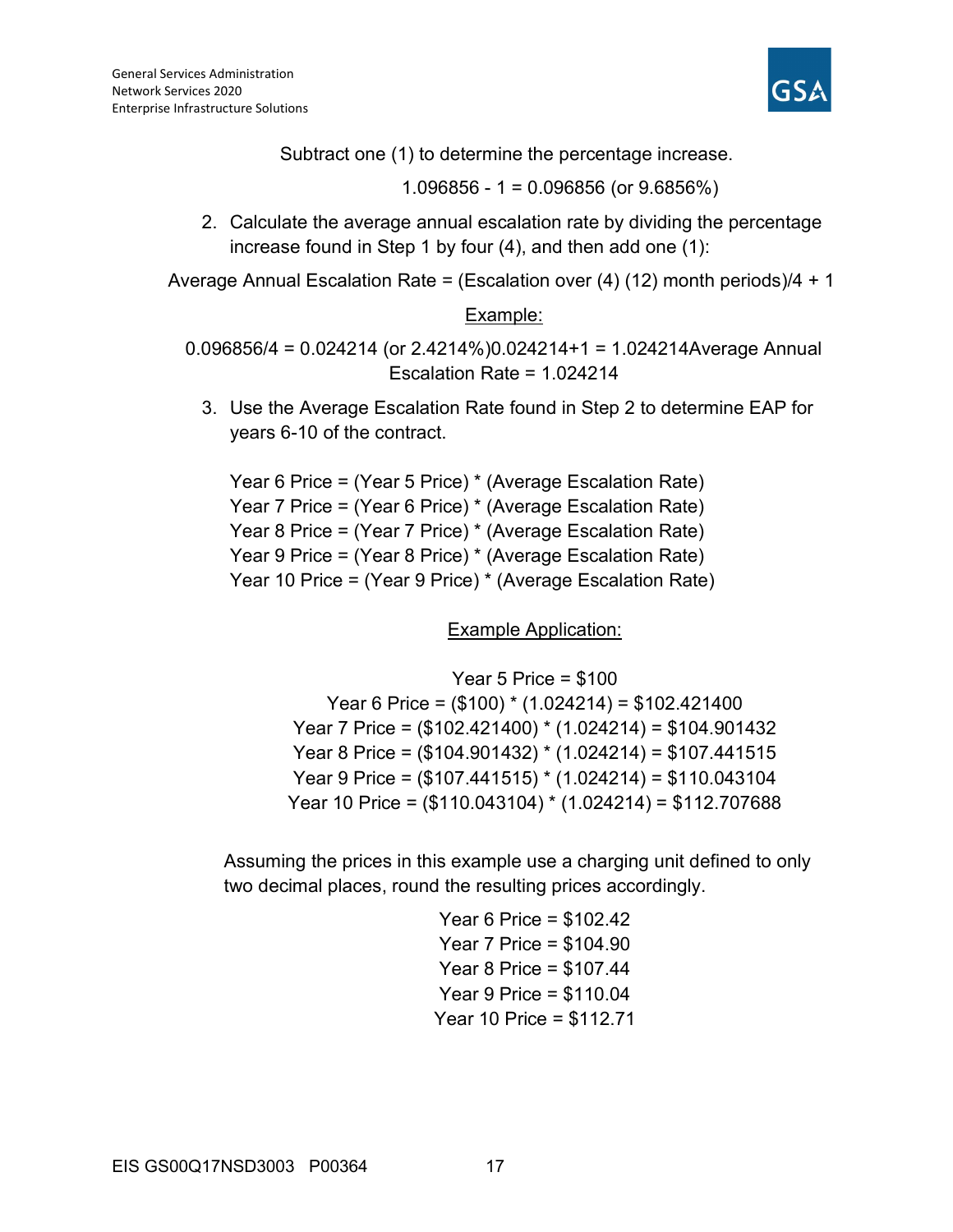

The government shall use the base price and index values as stated in this clause to calculate the EAPs for Option Period 2. The calculation and methodology for Option Period 2 is unchanged from Option Period 1.

## H.20 Hosting and Management of Government-Furnished Property (GFP)

Prior to the delivery of GFP, the contractor shall inform the government of all usual and customary or otherwise known, fees, charges, duties, taxes, surcharges, customs, laws, certifications, declarations or any other special requirements that are necessary to transport, or obtain approvals and authority to deliver and operate GFP at the contractor's facility, or ship GFP from the contractor's facility.

At the contractor's facility, the contractor shall be responsible for the following, as required:

- a) Maintaining, at the contractor's expense, adequate public liability and property damage insurance, during the continuance of this contract, insuring the contractor against all claims for injury or damage.
- b) Assuming responsibility for all damage or injury to persons or property occasioned through the use, maintenance, management, and operation of the contractor's facilities, GFP, or other equipment by, or by the action of, the contractor or contractor's employees and agents. The government shall in no event be liable or responsible for damage or injury to any person or property occasioned through the use, maintenance, management, or operation of any facility, GFP, or other equipment by, or by the action of, the contractor or the contractor's employees and agents in performing under this contract, and the government shall be indemnified against claims for damage or injury in such cases.
- c) Completing any necessary pre-delivery preparations for the delivery site, site security, or storage facilities to temporarily or permanently accommodate the GFP in a safe and secure manner.
- d) Accepting, inspecting and verifying GFP inventory, including the processing and distribution of manifest records and receipts; uncrating, unpacking, and reporting and filing claims with transporters for damaged or missing GFP.
- e) Relocating GFP from initial receiving points or temporary storage facilities to the final contractor facility and installation site.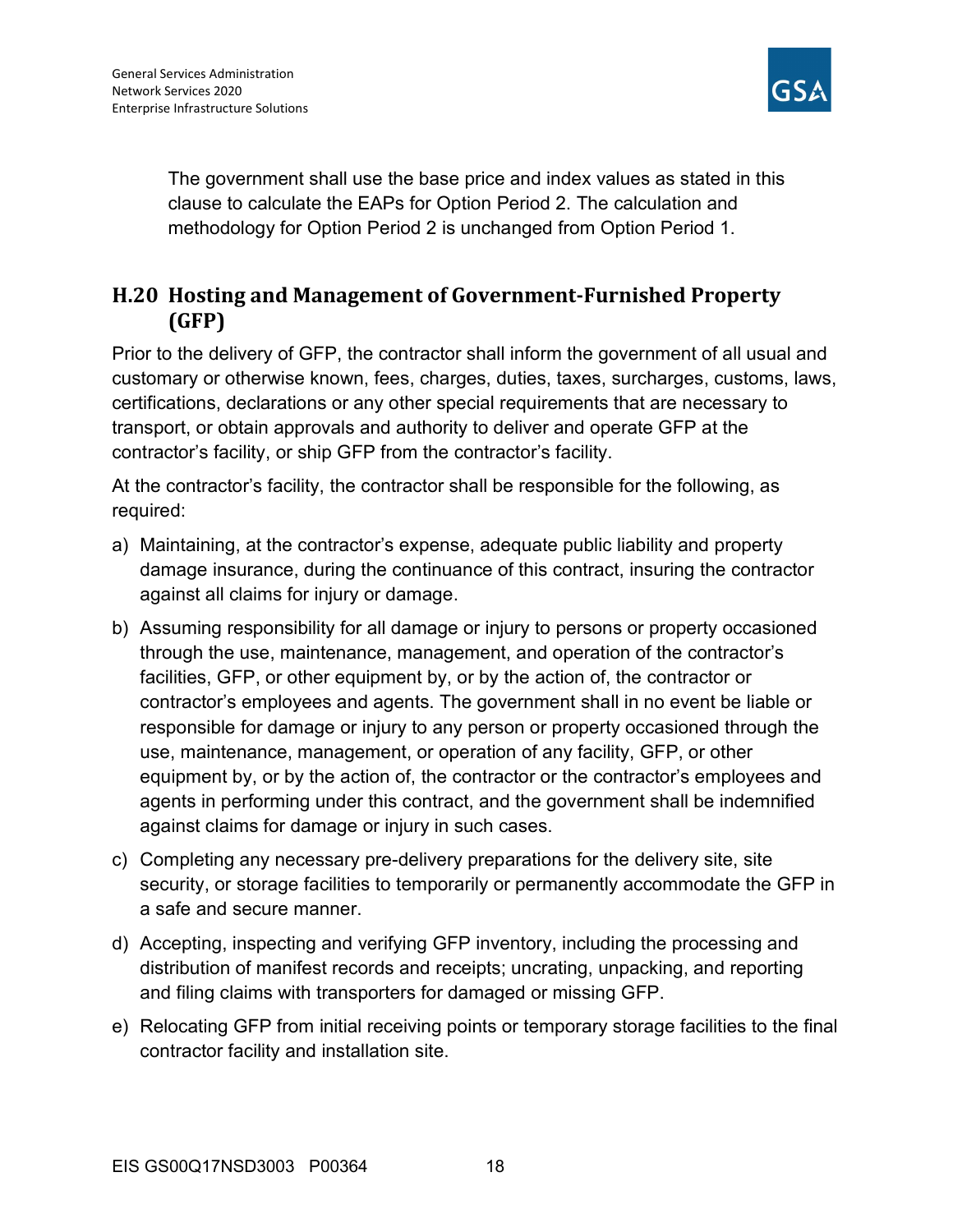

- f) Preparing the final installation site including the provisioning of necessary physical space, environmental systems, and network connectivity, including but not limited to: internetworking connections, fire suppression, HVAC, power, lighting, water, sewer, telephone and communications, physical security systems, network security systems, disaster resistance and recovery systems, cages, racks, and UPS, emergency power systems, all on a 24x7 basis, unless otherwise mutually agreed upon and specified.
- g) GFP setup, including assembling, loading, configuring, testing, filing warranty and guarantee documents, and certifications. Determinations of inter-compatibility and inter-operability shall be conducted by the contractor as soon as practical after delivery and setup.
- h) Providing contractor personnel with all required national citizenship, security clearances, training, and technical certifications to receive, use, maintain, manage, operate, package, transport, or ship sensitive and secure GFP.
- i) Providing training as requested by the government, on a per/seat and location basis, for government personnel as appropriate for the installation, configuration, operation, maintenance, and management of GFP.
- j) Providing all usual and customary testing equipment (i.e., voltage, current and continuity testers, wireless LAN test tools, inline network testers, cable and wire testers, optical echo testers, etc.) as required for quality assurance purposes and diagnostic testing of GFP.
- k) Certifying GFP is in working order prior to crating and packing for return shipment, safe-guarding and escorting GFP to the transport carrier's departure point, and signing over GFP to the government provided or approved transport carrier. The cost of crating and packing, and any interim transportation to the point-of-transfer to the government provided or approved transport carrier shall be provided by the contractor free of expense to the government.

GFP shall be crated, packaged and delivered to the contractor's facility at the government's expense, unless otherwise agreed upon and approved by the government and the contractor.

At the government's option, the contractor shall provide or subcontract for GFP maintenance, if available.

Authorized government personnel shall have access to GFP at specified times, in specified locations, as mutually agreed upon between the government and the contractor. Government personnel will conform to the contractor's Acceptable Use Policy (AUP) in effect at the specified contractor facility, except where the AUP conflicts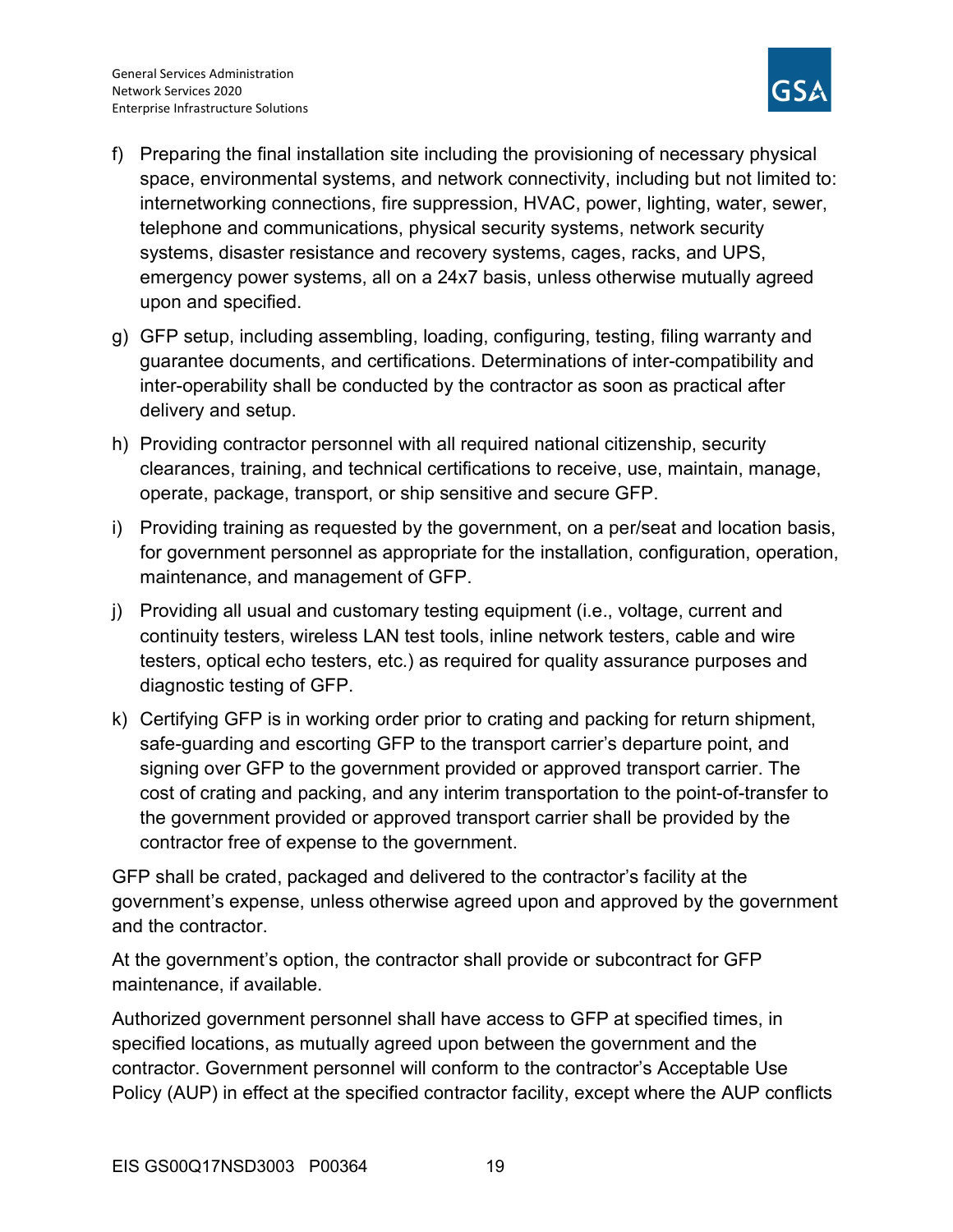

with agency regulations, the provisions of the contract, or other government executive orders, regulations or laws.

# H.21 Notice to Proceed

The contractor will receive a written Notice to Proceed (NTP) from the CO after contract award. The NTP authorizes the contractor to:

- Respond to agency requirements issued as part of fair opportunity.
- Submit deliverables as required by the contract.
- Submit and execute modifications to the contract.
- Begin other actions specifically authorized in the contract.
- Prepare for BSS and security testing.

The NTP does not authorize the contractor to accept and process task orders or service orders, provision or deliver services, or bill for services. The contractor may only accept and process task orders or service orders, provision or deliver services and bill for services after it receives written notification 1) from the CO that it has passed BSS testing and 2) from GSA that it has successfully completed security testing in accordance with G.5.6.

The NTP shall also include contact information for the GSA CO, PM, COR(s), TSMs, and contacts with the GSA PMO.

## H.22 Meetings/conferences

Meetings and/or post-award/pre-performance conferences and/or meetings during contract performance may be necessary to resolve problems and to facilitate understanding of the requirements of the contract. Participants at these meetings/conferences shall be members of the contractor's staff and representatives of the government. These meetings/conferences shall be scheduled with the agreement of and arrangements made between the OCO or the OCO's representative and the contractor. All contractor costs associated with the attendance at these meetings shall be incidental to the contract and not be separately billed.

## H.23 Fees and Surcharges

The government generally will pay all allowable government-imposed and regulatorybased fees and surcharges, which shall only be assessed against jurisdictionally interstate traffic, applicable to telecommunications services delivered under this contract with the following exceptions: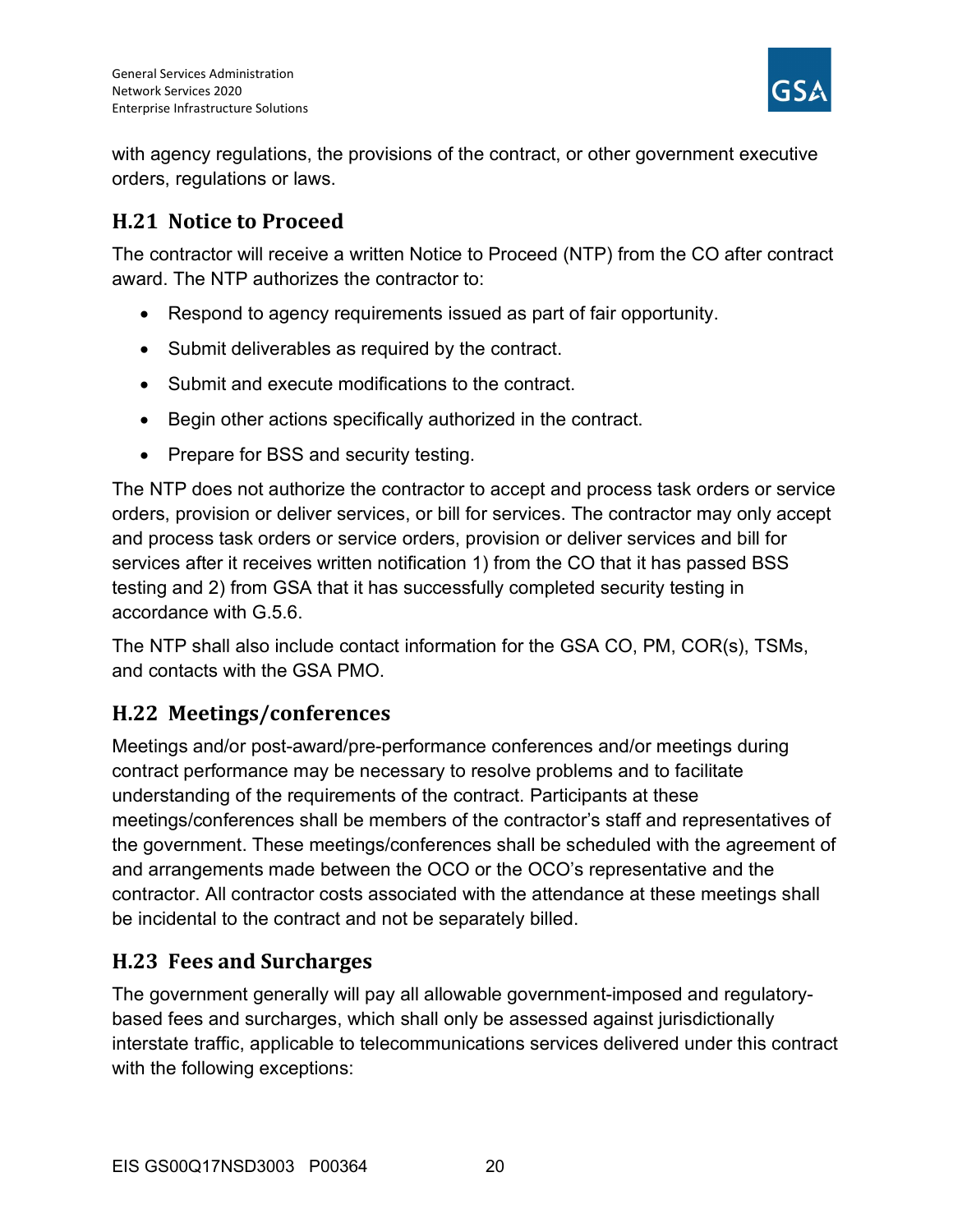

- Fees and surcharges from which the Federal Government is expressly exempt under the authorizing state statute or local ordinance.
- Any fee or surcharge whose legal incidence is on the Federal Government.
- Any fee or surcharge that includes or allows for the recovery of vendor's administrative costs regardless if the vendor recovers those costs

Fees and surcharges shall not be included in the CLIN price, and shall be billed separately from the CLIN prices (see Agency Request for Fully Loaded CLIN Prices for opposite treatment).

Special attention must be paid to the treatment of the Associated Government Fee (AGF), which will be included in the prices of services as explained in Section J.2.10. The contractor shall not include fees and surcharges in its AGF calculation when fees and surcharges are billed separately from the CLIN price (see Agency Request for Fully Loaded CLIN Prices for opposite treatment). For example, the contractor shall not include the AGF when calculating the EIS revenues to which a fee or surcharge applies. The exclusion of the AGF is for the purposes of fee and surcharge calculations only; for all other billing purposes the AGF shall be handled in accordance with the billing processes.

All fees and surcharges shall be included in the tax file referenced in H.14. The fees and surcharges in the file may be invoiced by a contractor in accordance with the following:

- The fee or surcharge is applicable to the service in question
- The fee or surcharge is invoiced at the proper rate
- The invoice includes the citation from the file

If a contractor needs to invoice a fee or surcharge that is not in the file, the contractor must provide the following 30 days prior to including the fee or surcharge in question on an invoice:

- The name of each fee or surcharge
- The jurisdiction by name
- The statutory source (include web reference if possible) for the fee or surcharge
- The applicable fee or surcharge rate(s)

The CO will notify the contractor within 30 days after receipt of the information above as to whether or not the fee or surcharge is allowable under the terms and conditions of the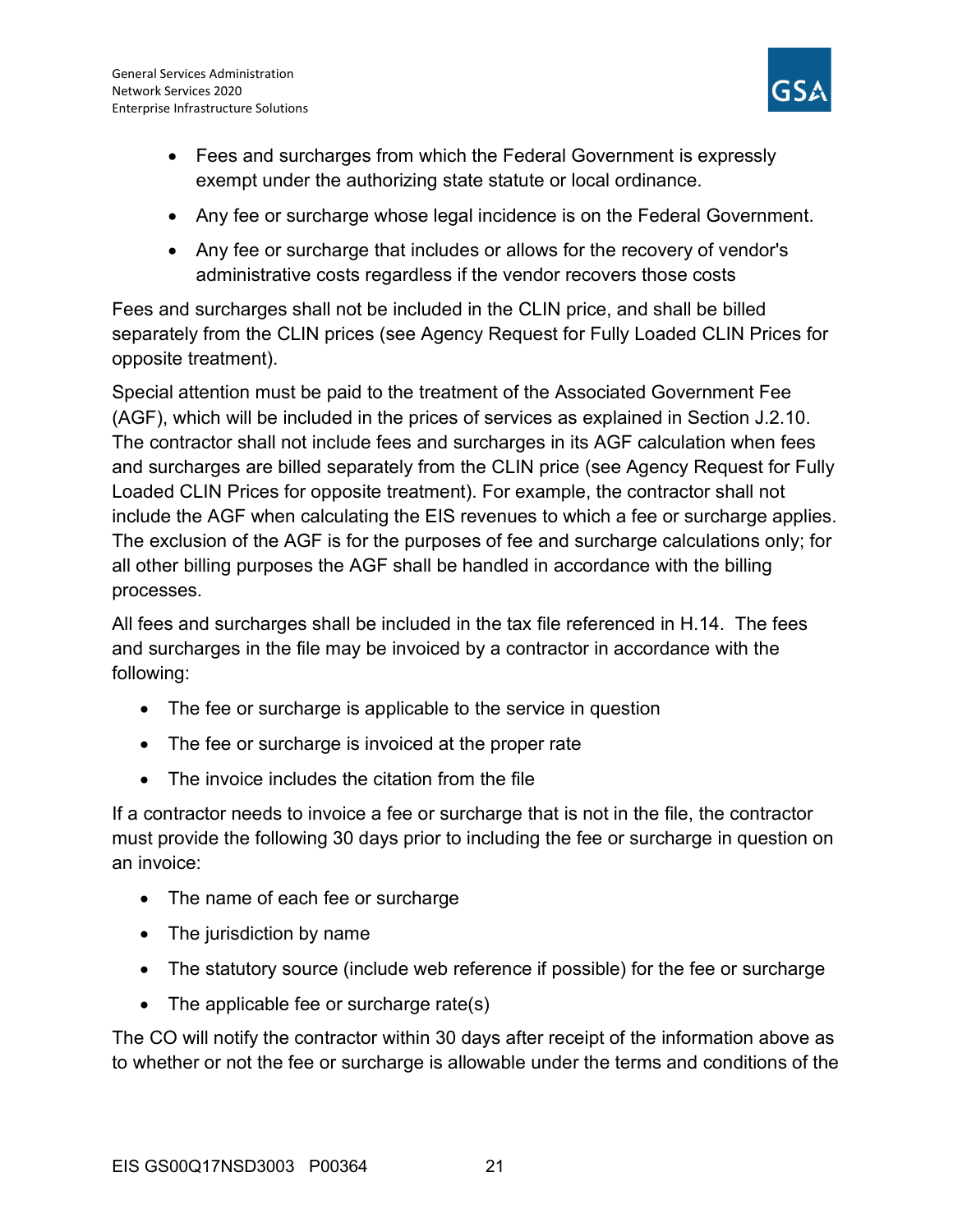

contract. If the fee or surcharge is deemed allowable, it will be added to the file within 15 days.

The contractor and the government shall follow the same process outlined above when notifying the CO of "after-imposed taxes" as defined in FAR Clause 52.229-4.

The contractor shall provide to the government, on a semi-annual basis, an itemized list of fees or surcharges that are included in its monthly invoices, including the name of each fee or surcharge, jurisdiction by name, reference to the statutory source for the fee or surcharge, and applicable fee or surcharge rates. See Section F for the specific deliverable.

#### Agency Request for Fully Loaded CLIN Prices

A direct billed agency may elect, at its discretion, to request that all allowable fees and surcharges be included in the CLIN prices proposed in response to an agency task order solicitation. For any task order requiring that all allowable fees and surcharges be included in the CLIN prices, the ordering agency will be responsible for ensuring that only applicable and allowable fees and surcharges have been assessed and included in the CLIN prices. The AGF shall be assessed on the fully loaded CLIN prices under this option.

## H.24 U.S. Citizenship Requirements

The contractor is hereby placed on notice that work on some orders, especially those requiring site visits to some U.S. Government locations or work on some Government Furnished Property, may require contractor personnel performing the work to have U.S. citizenship and to be able to provide proof of that citizenship. This shall be provided at no additional cost to the government.

# H.25 Service Trials

A service trial is defined as the use of proposed future enhancements by an agency that takes place for an agreed upon period of time, at agreed upon location(s). The contractor shall provide written notification to the GSA CO and the OCO prior to initiation of any trial program with the agency. This notification shall include the start date and duration and a copy of the estimate for collateral costs. The contractor may invoice the government for collateral costs. These collateral costs shall be limited to the components of the service that are already in the contract and shall be at contract prices. The contractor shall not invoice the government for any items not already in the contract.

The contractor shall provide the OCO with contract prices and the corresponding section(s) of the contract that the trial proposes to enhance. The OCO will respond with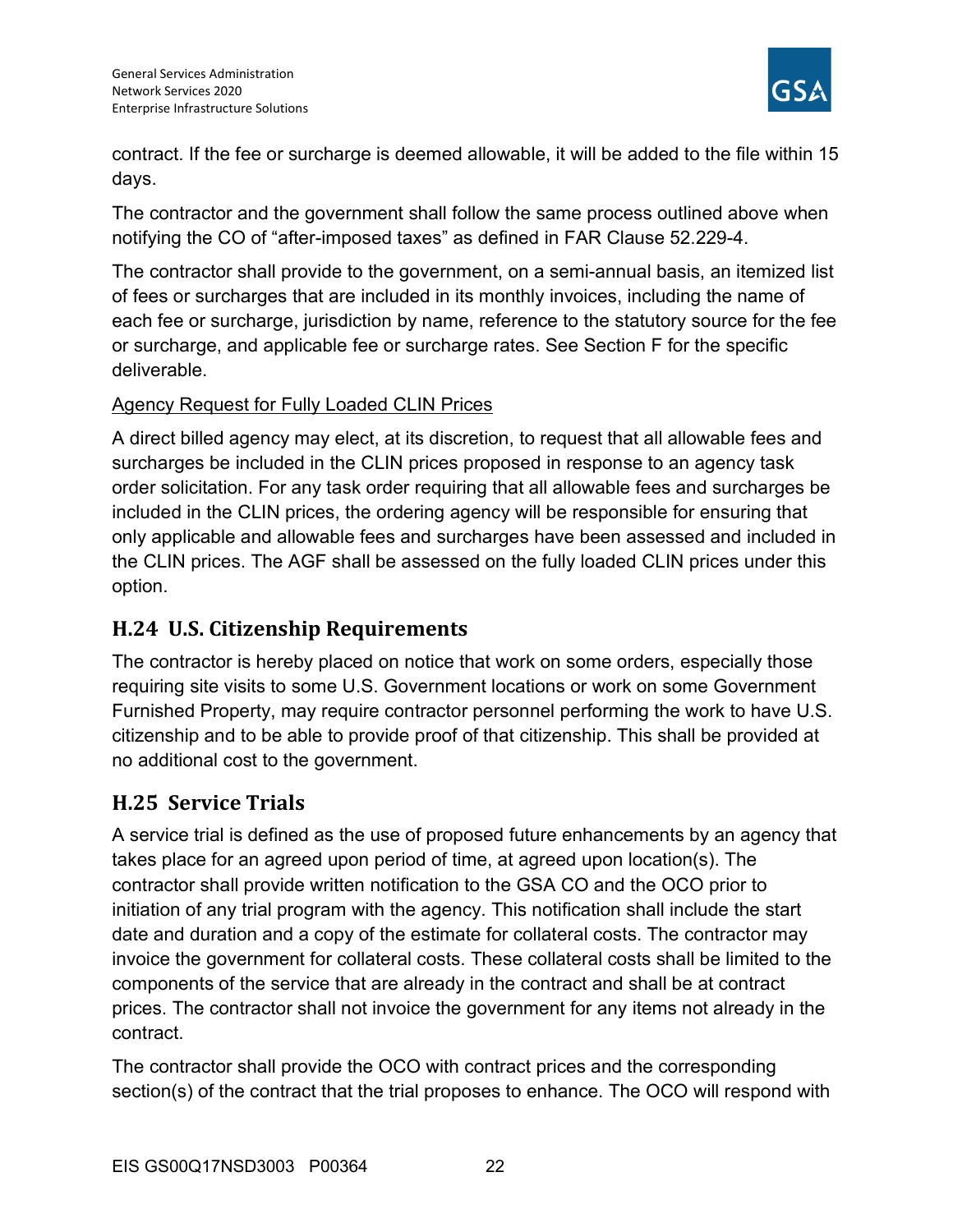

approval or rejection. The contractor will not be reimbursed for trial costs exceeding the collateral cost estimate unless approval for such costs has been made by the OCO in writing prior to the start of the service trial.

The requiring agency, independent of GSA, will be responsible for the establishment of performance standards and making a determination of acceptability for the service. The agency shall use these standards to evaluate the service.

Service trials are not an exception to the fair opportunity process in Section G.3.1.

The contractor shall report monthly and upon the completion of each trial to the OCO in writing using the format and data in Table H.25-1 below:

- a) Number of trials.
- b) Description of the trials.
- c) Participants.
- d) Location(s).
- e) Results to date.
- f) Estimated completion dates.
- g) Estimated costs (if applicable).

## H.25.1 Service Trial Status Report Table

| <b>Service Trial Status Report</b> |                     |             |                                  |                                            |                                          |  |  |  |  |  |
|------------------------------------|---------------------|-------------|----------------------------------|--------------------------------------------|------------------------------------------|--|--|--|--|--|
| <b>Number of Trials</b>            |                     |             |                                  |                                            |                                          |  |  |  |  |  |
| <b>Trial Description</b>           | <b>Participants</b> | Location(s) | <b>Results to</b><br><b>Date</b> | <b>Estimated</b><br><b>Completion Date</b> | <b>Estimated Cost</b><br>(if applicable) |  |  |  |  |  |
|                                    |                     |             |                                  |                                            |                                          |  |  |  |  |  |

## H.26 Release of EIS Current Year Unit CLIN Prices

The government intends to release the current contract-year Unit CLIN prices after contract award. Each period will be updated with current contract price modifications. The contractor names associated with the prices will be included with the pricing information.

## H.27 Acceptable Use Policy

The following Acceptable Use Policy (AUP) applies: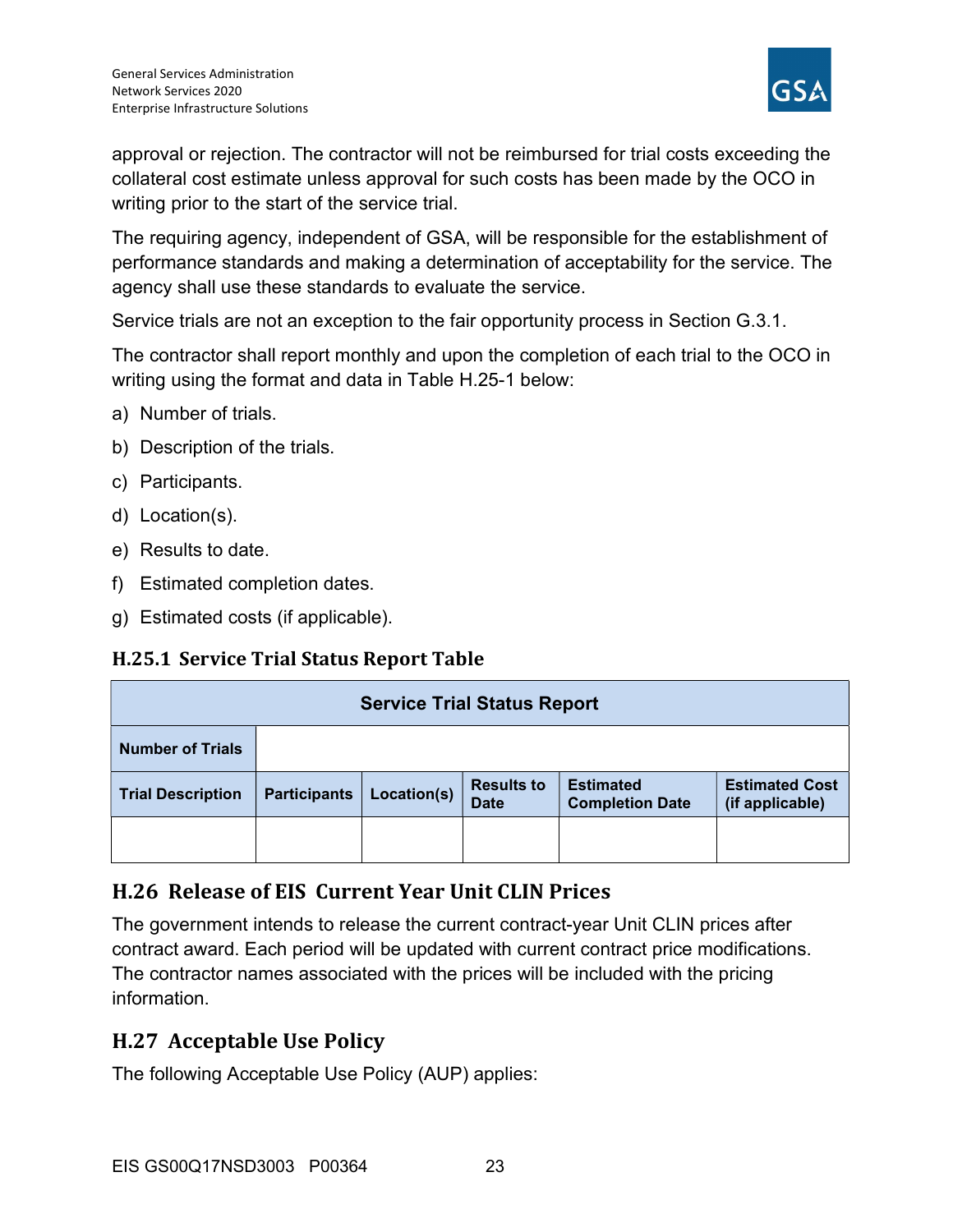

This Acceptable Use Policy (AUP) shall prevail over the terms of any other AUP used by the contractor or any of its subcontractors, suppliers or teaming partners. Any inconsistency between this AUP and any government requirements in the contract shall be resolved by giving precedence to the government requirements in the contract. This AUP may only be changed through contract modification.

#### Legitimate Government Use

This AUP does not limit the ability of customers to carry out legal operations pursuant to their regulatory, law-enforcement, or national defense responsibilities.

#### Prohibited Actions

Services provided under this contract may only be used for lawful purposes. Transmission, distribution or storage of any material in violation of any applicable law or regulation is prohibited. Interference with the use of the contractor's network or the Internet, or use of services provided under the contract that results in the publication of threatening or offensive material, the distribution of forged or unsolicited e-mails ("spam") or other E-mail/Usenet abuse, or use that presents security or privacy risks for other than valid government requirements is prohibited.

#### Unlawful Activities

Customers may not use the services provided under the contract in criminal or civil violation of any applicable local, state, or federal law, treaty, court order, ordinance, regulation or administrative rule.

#### Intellectual Property

Pursuant to 28 U.S.C. 1498, the exclusive action which may be brought for government use of the contractor's service to transmit, re-transmit, or store any content or to engage in any activity that infringes the intellectual property rights of any individual, group or entity is an action by the intellectual property owner against the United States in the United States Court of Federal Claims.

## Threatening or Offensive Material or Content

Except as required in connection with the execution of lawful, duly authorized government operations, customers may not use the services provided under the contract to host, post, transmit, or re-transmit any content or material that is threatening, harassing, obscene, indecent, pornographic, hateful, malicious, racist, defamatory, libelous, treasonous, excessively violent or promotes the use of violence, or provides instruction, information or assistance in causing or carrying out violence against any government, organization, group or individual, or provides guidance, information or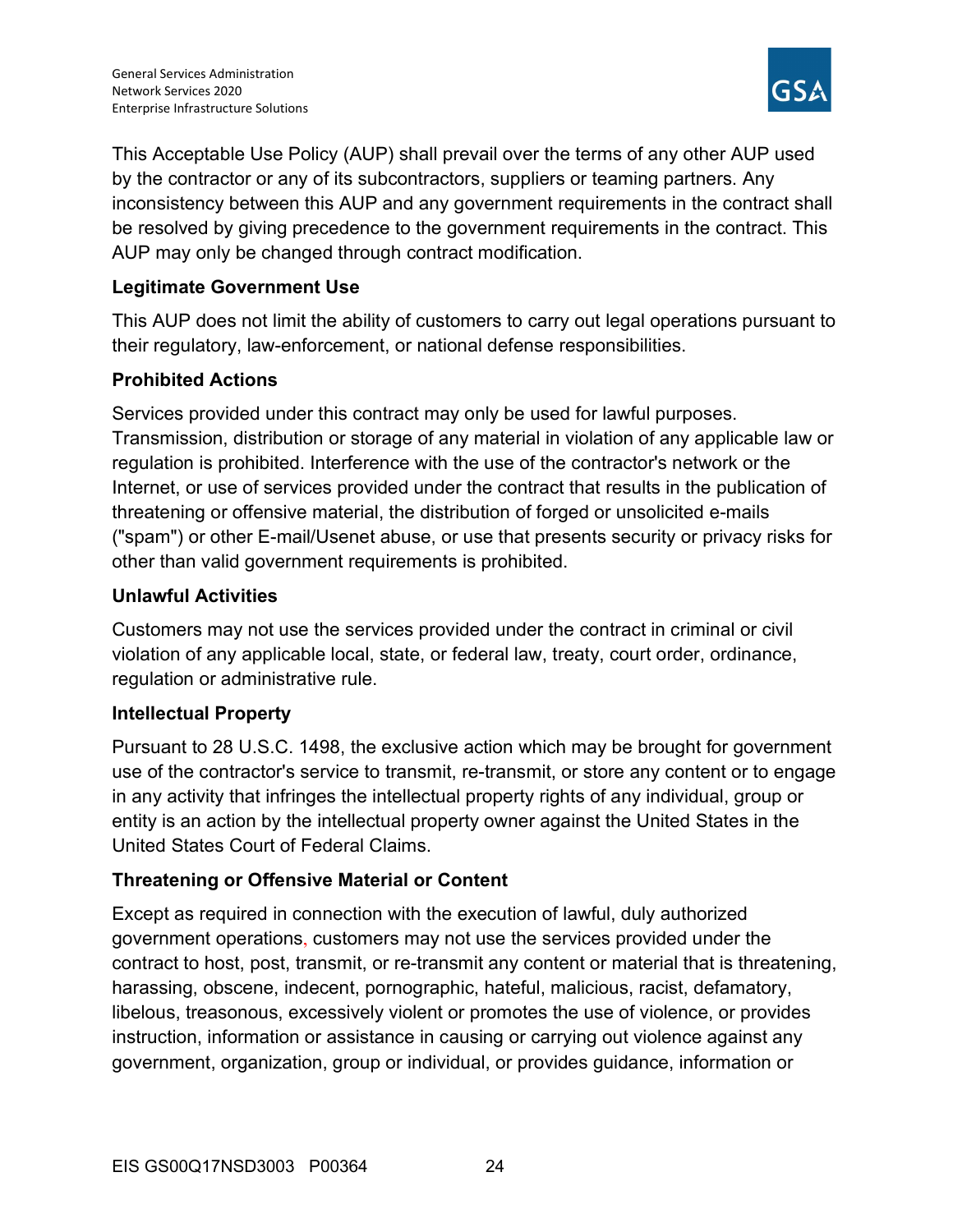

assistance with respect to causing damage or security breaches to the contractor's network or to the network of any other service provider under this contract.

#### E-mail Abuse

Except as required in connection with the execution of lawful, duly authorized government operations, customers may not use the services provided under this contract to send or facilitate the sending of forged or unsolicited e-mail messages, including the sending of "junk e-mail" or other advertising material to individuals who did not specifically request such material ("e-mail spam").

#### Security Violations

Except as required in connection with the execution of lawful, duly authorized government operations, customers may not use the services provided under the contract to interfere with, to gain unauthorized access to or to otherwise violate the security of the contractor's or another's server, network, personal computer, network access or control devices, software or data, or other system, or to attempt to do any of the foregoing.

#### Customer Responsibilities

Customers remain solely and fully responsible for their content and for their use of the services provided under the contract only for legitimate government requirements and operations.

#### Suspension of Service

The contractor shall provide written notice to the OCO with a detailed explanation of an AUP violation so that such violation may be corrected without impact on service. In the event the agency is not successful, the contractor may, only to the extent necessary to prevent the continued violation of the AUP, suspend the service. Said suspension shall be effective no earlier than five (5) business days after the government has acknowledged receipt of the written notice of an AUP violation. The government is deemed to have received notice twenty-four (24) hours after written notice has been sent via confirmed e-mail.

Notwithstanding the foregoing, the contractor may, 24 hours after the OCO has acknowledged receipt of the contractor's written notice and detailed explanation, suspend service only to the extent necessary to prevent a violation of this AUP from causing imminent (1) exposure of the contractor or underlying service providers to criminal sanctions or prosecution, (2) significant irreparable harm to or significant interference with the integrity or normal operations or security of the contractor's network or networks with which the contractor is interconnected or significant interference with another customer's use of the contractor services or the Internet; (3)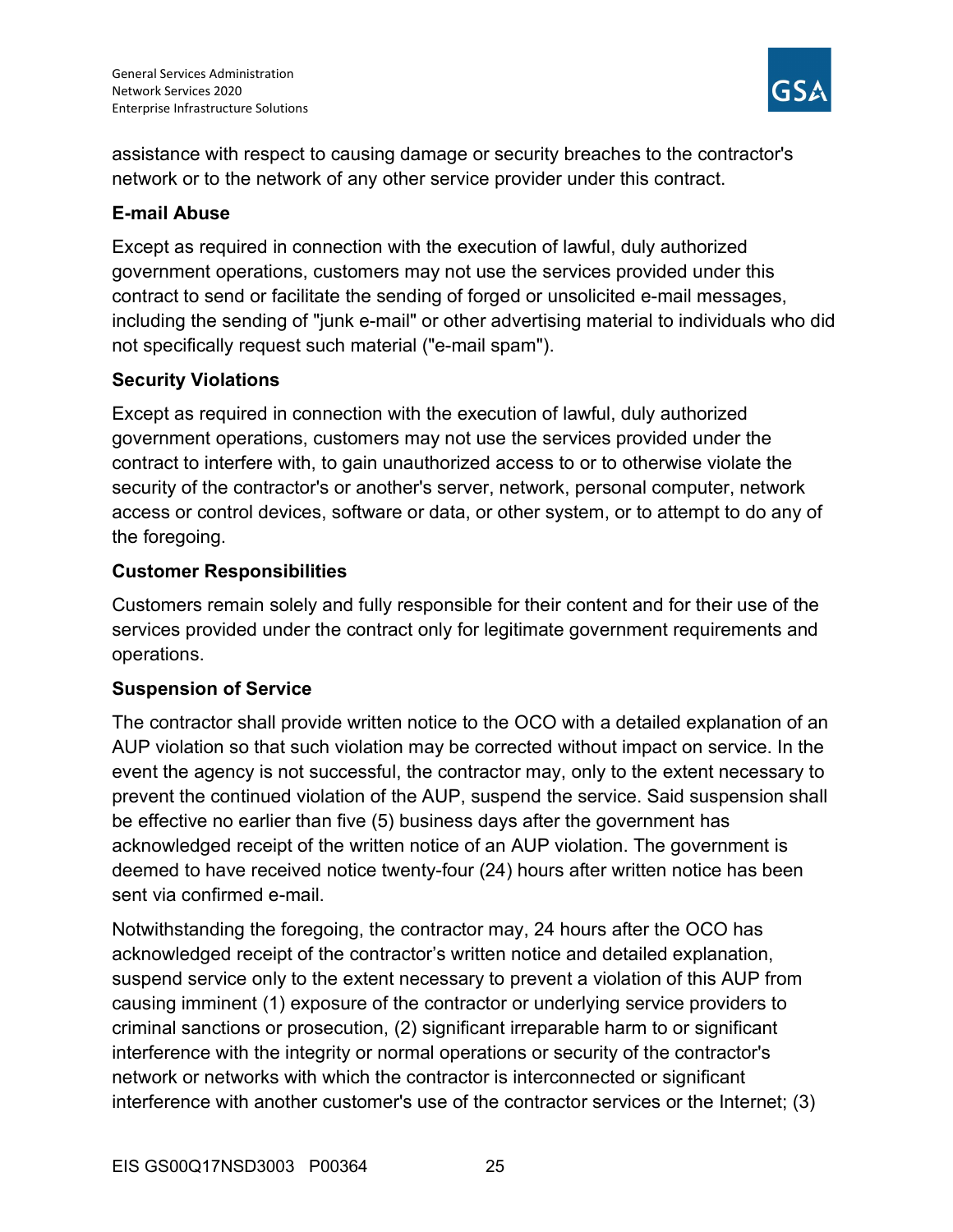

significant irreparable harm to the contractor, underlying service providers, the contractor's customers, or their respective employees. The government is deemed to have received notice twenty-four (24) hours after written notice has been sent via confirmed fax or e-mail.

The contractor may act immediately and without prior notice to suspend service only to the extent necessary to respond to a federal or state government order or mandate that certain conduct must be stopped. In such instance, the contractor shall provide written notice and detailed explanation to the GSA CO, and the impacted agency OCO within 30 minutes of its receipt of the court or other government order mandating service suspension.

Under no circumstances may the contractor suspend service without notice.

Any suspension shall be only for the time necessary for steps to be taken that will reasonably prevent the violation from continuing or reoccurring.

Under no circumstances may the contractor unilaterally terminate service.

## H.28 Reserved

## H.29 Open Season On-Ramping New Contractors

Consistent with FAR 16.504(c)(1)(ii)(A), the GSA CO has determined that it is in the government's best interest that at all times during the term of the contract, there remain an adequate number of EIS contractors eligible to compete for orders. Over time, the total number of EIS contractors may fluctuate due to various reasons including industry consolidation, industry technological adoption, general economic conditions, or other reasons. Recognizing this, GSA intends to review the total number of EIS contractors during the period of performance and determine whether it would be in the government's best interest to initiate an on-ramp process to award additional contracts in order to maintain competition.

## H.29.1 On-Ramp Procedures

If the CO determines that it would be in the government's best interest to open the EIS RFP to add new contractors to this contract, the CO may do so at any time during the period of performance provided that:

- a) The solicitation is issued under then-applicable federal procurement law.
- b) Any contractor that meets the eligibility requirements set forth in the new solicitation submits an acceptable proposal in response to the solicitation.
- c) The award decision under any solicitation is based upon substantially the same evaluation factors/sub-factors as the original solicitation.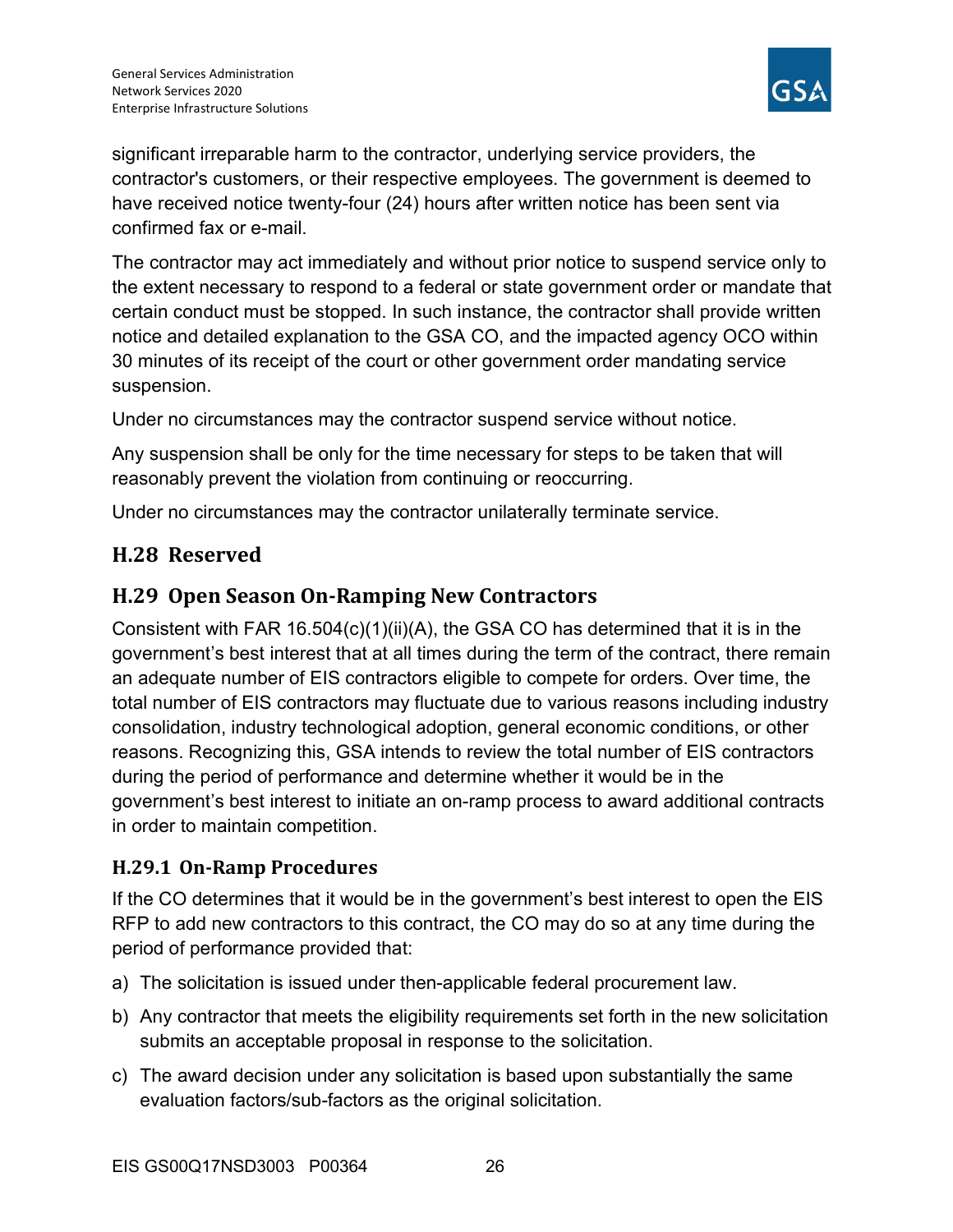

- d) The terms and conditions of any resulting awards from a new solicitation are materially identical to the existing version of the EIS RFP.
- e) The term for any such new awards from a solicitation is co-terminus with the existing term for all other EIS contracts, including the option period (if applicable).
- f) The award of any new contract(s) does not increase the overall ceiling of the acquisition.
- g) The MRG shall be negotiated if and when the procedures in this clause are invoked.

# H.30 Expansion of Core Based Statistical Areas

The contractor may, by way of bilateral modification, expand its service offerings and coverage beyond those Core Based Statistical Areas (CBSAs) awarded initially in the contract. The contractor may submit a proposal to this effect to the GSA CO during the contract life after receiving the Notice to Proceed. Submissions shall include:

- 1. All applicable mandatory services for each CBSA.
- 2. All applicable mandatory price tables and price elements, using the GSAprovided price proposal submission software. Note that, as with the original solicitation, the contractor may propose additional mandatory services coverage for CBSAs where no services are found in the traffic model.
- 3. Updates to contractor's proposal sections as appropriate to meet the minimum mandatory requirements set forth in the original EIS solicitation, including any subsequent amendments.

GSA reserves the right to update the traffic model any time during the contract life. The GSA CO must find all pricing to be fair and reasonable. If the proposal is not deemed so, the CO may reject the proposal for additional CBSA(s) in whole or in part, and award none, some, or all proposed additional CBSAs to the contractor. CBSAs are defined in OMB Bulletin No. 13-01, dated February 28, 2013.

# H.31 Use of Transaction Data

Contractor(s) must ensure transaction data generated in the performance of the contract will not be used for data mining or analysis except for security without the express written consent of the GSA CO or OCO.

## H.32 Payments and Incorrectly Invoiced Items

Notwithstanding the Payment clauses (52.232-1, 52.232-5, 52.232-6, 52.232-7, 52.232- 25) , the government reserves the right to either reject the invoice in accordance with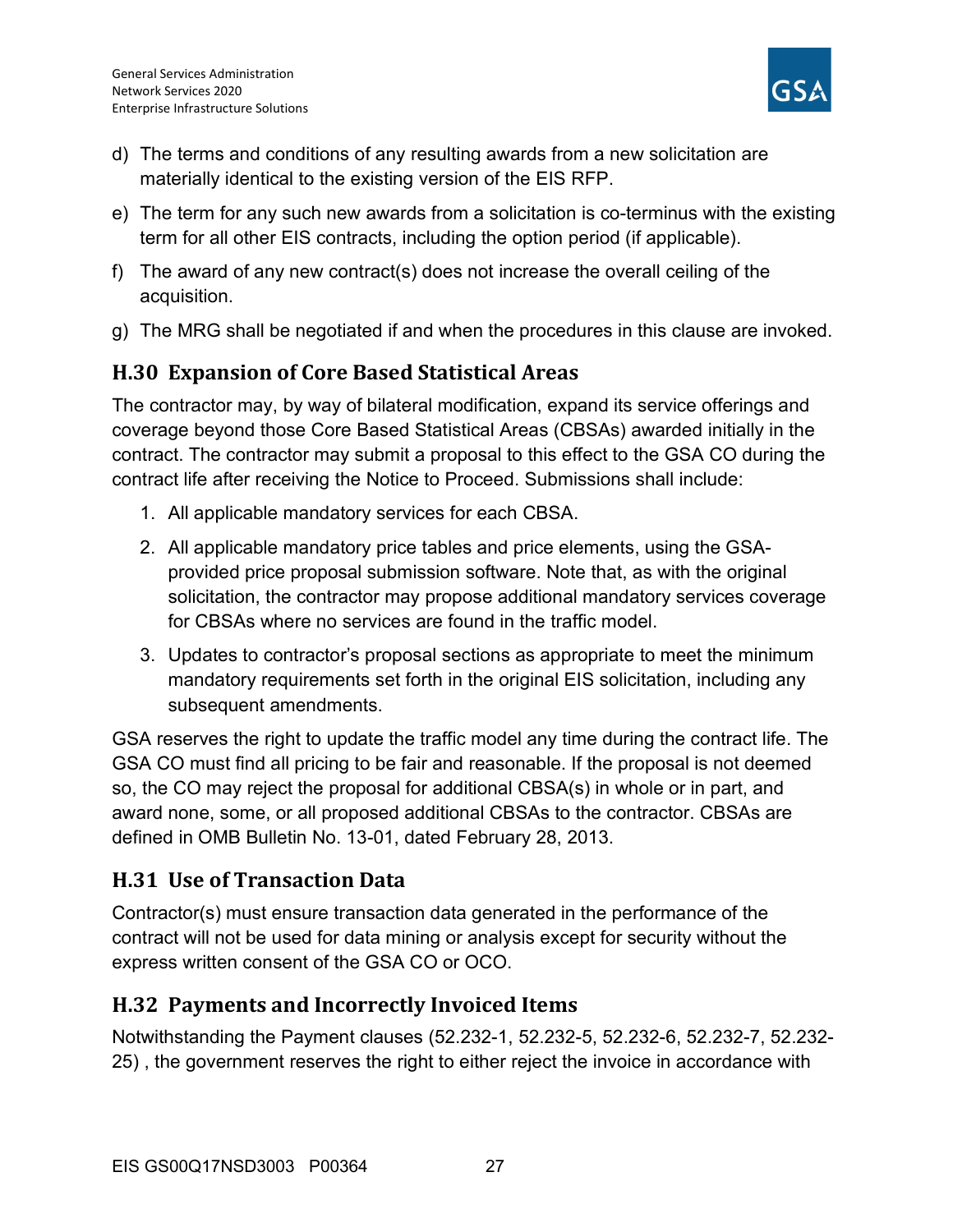

those clauses or withhold payment for any individual charge on an invoice that does not match the price on the contract and/or task order.

# H.33 E-Discovery for Cloud-Based Services

The contractor shall provide electronically stored information (ESI) requests/searches within in 15 days of a written request by the GSA CO and/or OCO. Upon the written notice, the contractor shall follow the following preservation actions with no additional cost to the government:

## **Definitions**

Preservation should be interpreted broadly to accomplish the goal of identifying all potentially relevant documents, maintaining the integrity of the documents as they currently exist and ensuring that they are not altered, deleted, destroyed or otherwise modified. If the contractor has any doubt as to whether a document or category of documents is covered by this clause, it should err on the side of preservation. The contractor's obligation to preserve extends to all potentially relevant documents in its possession, custody or control. Examples of documents that are not in the contractor's possession or custody, but remain subject to its control, include documents in the possession or custody of contractor employees, or documents in the possession or custody of third parties such as subcontractors.

This clause requires only that the contractor preserve potentially relevant documents. The contractor should NOT copy, move, forward or otherwise collect potentially relevant documents unless directed to do so by the GSA CO and/or agency OCOs. This is especially critical for ESI, as there is electronic information ("metadata") that does not appear on the printed version of an electronic document, but provides critical information about the data and must be preserved, along with any directory and/or folder information about where the data is stored.

#### What to Preserve

The contractor must not alter, delete, destroy or otherwise modify potentially relevant documents. Please note that the contractor must preserve all non-identical copies of potentially relevant documents, so if one copy contains handwritten notes and the other does not, both should be preserved. Similarly, drafts of potentially relevant documents, to the extent they exist, should be preserved. Unless otherwise stated, the relevant time period begins on the date of contract award, and continues into the future.

Retention period for all preservation of e-Discovery data is consistent with GSAR clause 552.215-70.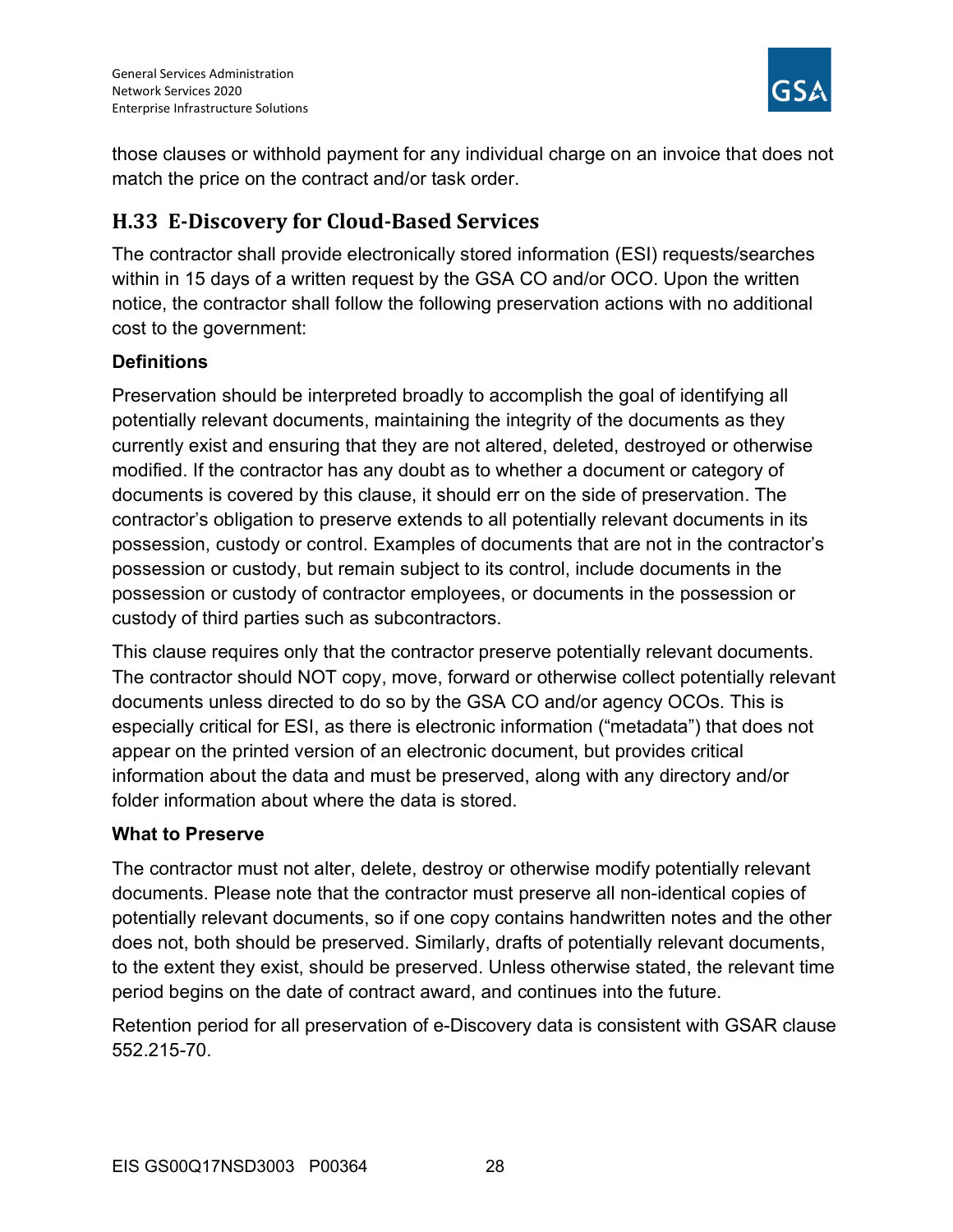

# H.34 Tariff Filing Requirements

- a) The contractor shall file all domestic and/or non-domestic tariff or any other regulatory filings that are required by law or regulation and that are necessary for contract performance. The contractor shall provide the GSA CO copies of all such filings on the same day they are filed. The contractor shall certify that all terms, conditions, and prices in the filing are as stated in the contract, and that the filing contains nothing inconsistent with the contract. Refer to Section F for deliverable requirements.
- b) The contractor shall file the initial tariff filing(s) required to implement the contract within sixty (60) days after the date of Notice to Proceed. If such filing(s) is not permitted to become effective by a governmental regulatory body or bodies within one-hundred and five (105) days after the date of Notice to Proceed, the government shall have the right, partially or entirely, to terminate the contract without liability.
- c) After contract award, except for the initial filing mentioned in (b) above, the contractor shall provide to the GSA CO advance copies of all revisions to existing tariffs, new tariffs, or other regulatory filings that specifically pertain to the contract or that may materially affect the government's rights under the contract. These shall be provided to the CO at least ten (10) days in advance of the intended filing date. The contractor shall make no revisions to its tariffs or other regulatory filings that materially and adversely affect the government's rights under the contract (including the contract as modified), without obtaining the government's prior written consent.
- d) If any ruling, order, or determination of the governmental regulatory body or a court of competent jurisdiction shall materially and adversely affect the contractor's ability to offer services under the terms and conditions of this contract, the contractor shall immediately develop a proposal that provides comparable service to the government at rates equal to or less than those set forth in the contract, and under terms and conditions identical to those set forth in the contract, to the extent permissible under applicable legal and regulatory requirements.

# H.35 Security Clearance Requirements

To ensure the capability to respond to Top Secret requirements, the contract includes a DD Form 254 (Contract Security Classification Specification) in Section J.14 A Top Secret Facility Clearance is not required to be eligible for receiving an EIS contract award; however, it may be required to meet agency specific task order requirements. The DD Form 254 will reflect a Top Secret Facility Clearance with no safeguarding, special access or communications security (COMSEC) requirements. However, task orders may require and identify safeguarding, special access and security requirements.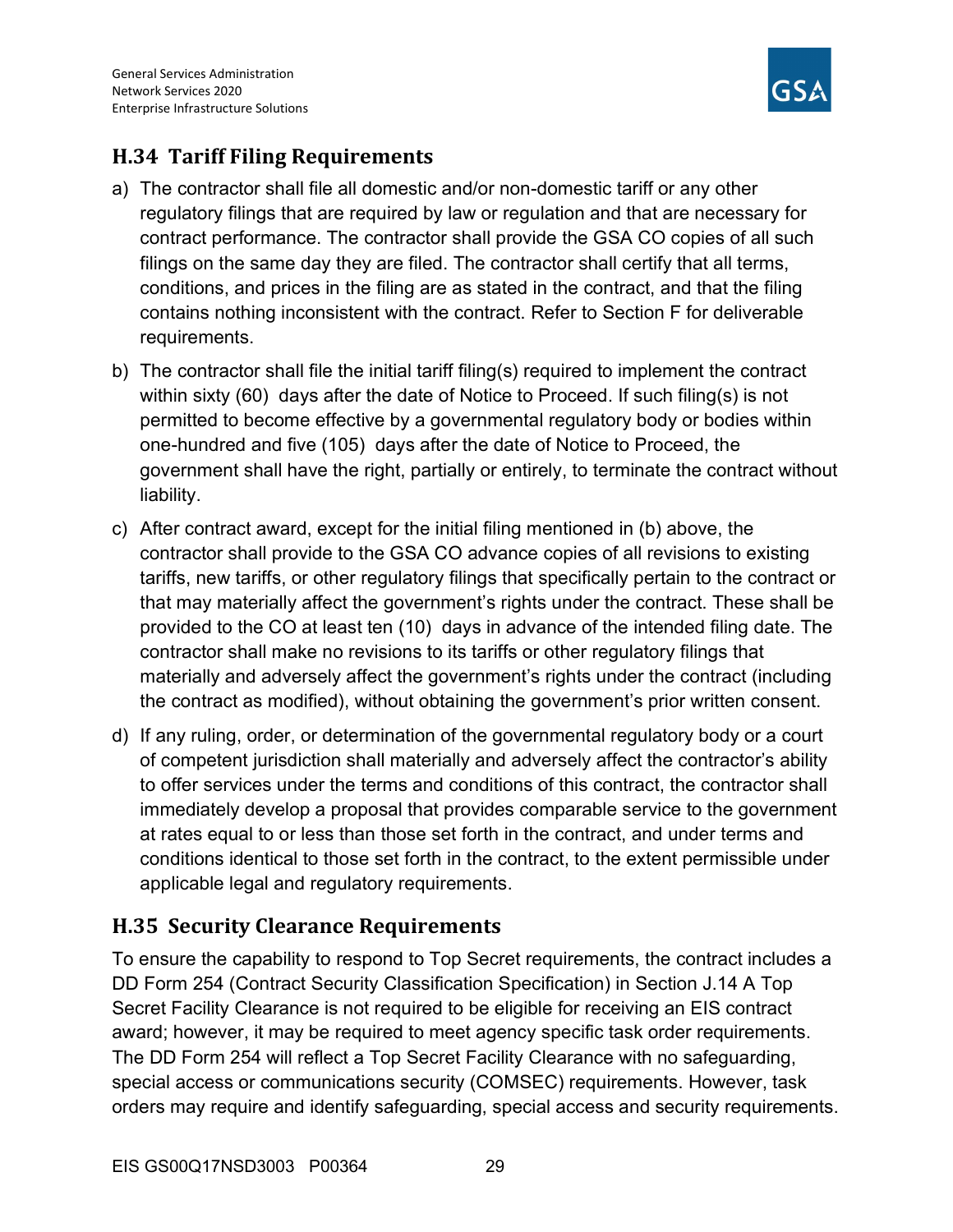

Additional requirements may also be identified on the agency-specific DD Form 254. When classified work is required on a task order, the DD Form 254 or agency equivalent will be issued by the OCO.

The contractor is responsible for providing personnel with appropriate security clearances to ensure compliance with government security regulations, as specified on task orders. The contractor shall fully cooperate on all security checks and investigations by furnishing requested information to verify the contractor employee's trustworthiness and suitability for the position.

## H.36 Subcontracting Plan and Additional Monitoring

- a) Definitions. As used in this clause:
	- 1. "Subcontract" means any contract as defined in Subpart 2.1 entered into by a subcontractor to furnish supplies or services for performance of a prime contract or a subcontract. It includes but is not limited to purchase orders, and changes and modifications to purchase orders.
	- 2. "Subcontractor" means any supplier, distributor, vendor, or firm that furnishes supplies or services to or for a prime contractor or another subcontractor.
- b) The contractor is required to adhere to the subcontracting plan incorporated into this contract. As such, the contractor shall report subcontract information.
- c) The government intends to monitor the contractor's adherence to the subcontracting plan and continually work to ensure the maximum practicable participation of these business concerns. The contractor's performance will be reported in the Past Performance Information Retrieval System (PPIRS). In addition to the requirement to file Individual Subcontracting Reports (ISR) and Summary Subcontracting Reports (SSR), as required in FAR 52.219-9, and submitted in Electronic Subcontracting Reporting System (eSRS), the contractor shall provide to the GSA CO subcontracting information cited below. In support of the government's monitoring effort, the contractor shall, on a semiannual basis:
	- 1. Provide a concise written summary of activity in the contractor's subcontracting outreach program (as described in the contractor's subcontracting plan).
	- 2. Provide subcontracting plan backup data (in MS Excel) consisting of a spreadsheet showing, in chronological order of subcontract award, the dollarvalue of each subcontract, type of subcontract and the name and size of the business concern to which the subcontract was awarded.

# H.37 Supply Chain Risk Management (SCRM)

a) Definitions. As used in this clause: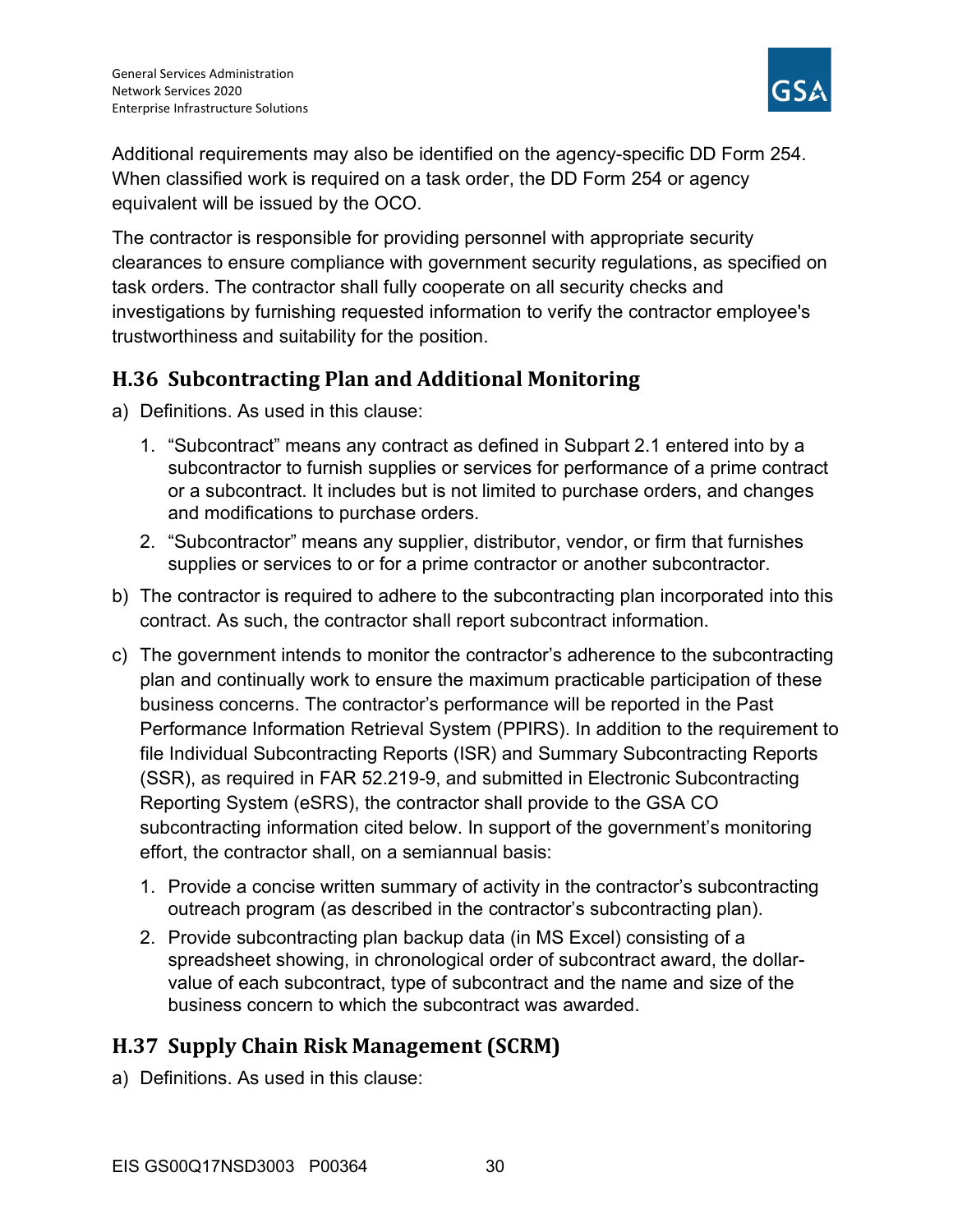

"Information technology" (see 40 U.S.C 11101(6)) means, in lieu of the definition at FAR 2.1, any equipment, or interconnected system(s) or subsystem(s) of equipment, that is used in the automatic acquisition, storage, analysis, evaluation, manipulation, management, movement, control, display, switching, interchange, transmission, or reception of data or information by the agency.

- 1. For purposes of this definition, equipment is used by an agency if the equipment is used by the agency directly or is used by a contractor under a contract with the agency that requires:
	- i. Its use; or
	- ii. To a significant extent, its use in the performance of a service or the furnishing of a product.
- 2. The term "information technology" includes computers, ancillary equipment (including imaging peripherals, input, output, and storage devices necessary for security and surveillance), peripheral equipment designed to be controlled by the central processing unit of a computer, software, firmware and similar procedures, services (including support services), and related resources.
- 3. The term "information technology" does not include any equipment acquired by a contractor incidental to a contract.

"Supply chain risk," means the risk that an adversary may sabotage, maliciously introduce unwanted function, or otherwise subvert the design, integrity, manufacturing, production, distribution, installation, operation, or maintenance of a national security system (as that term is defined at 44 U.S.C. 3542(b)) so as to survey, deny, disrupt, or otherwise degrade the function, use, or operation of such system.

- b) The contractor shall maintain controls in the provision of supplies and services to the government to minimize supply chain risk.
- c) In order to manage supply chain risk, the government may use the authorities provided by section 806 of Pub. L. 111-383. In exercising these authorities, the government may consider information, public and non-public, including all-source intelligence, relating to a contractor's supply chain.
- d) If the government exercises the authority provided in section 806 of Pub. L. 111-383 to limit disclosure of information, no action undertaken by the government under such authority shall be subject to review in a bid protest before the Government Accountability Office or in any Federal court.
- e) The contractor shall include the substance of this clause, including this paragraph e), in all subcontracts involving the development or delivery of any information technology, whether acquired as a service or as a supply.